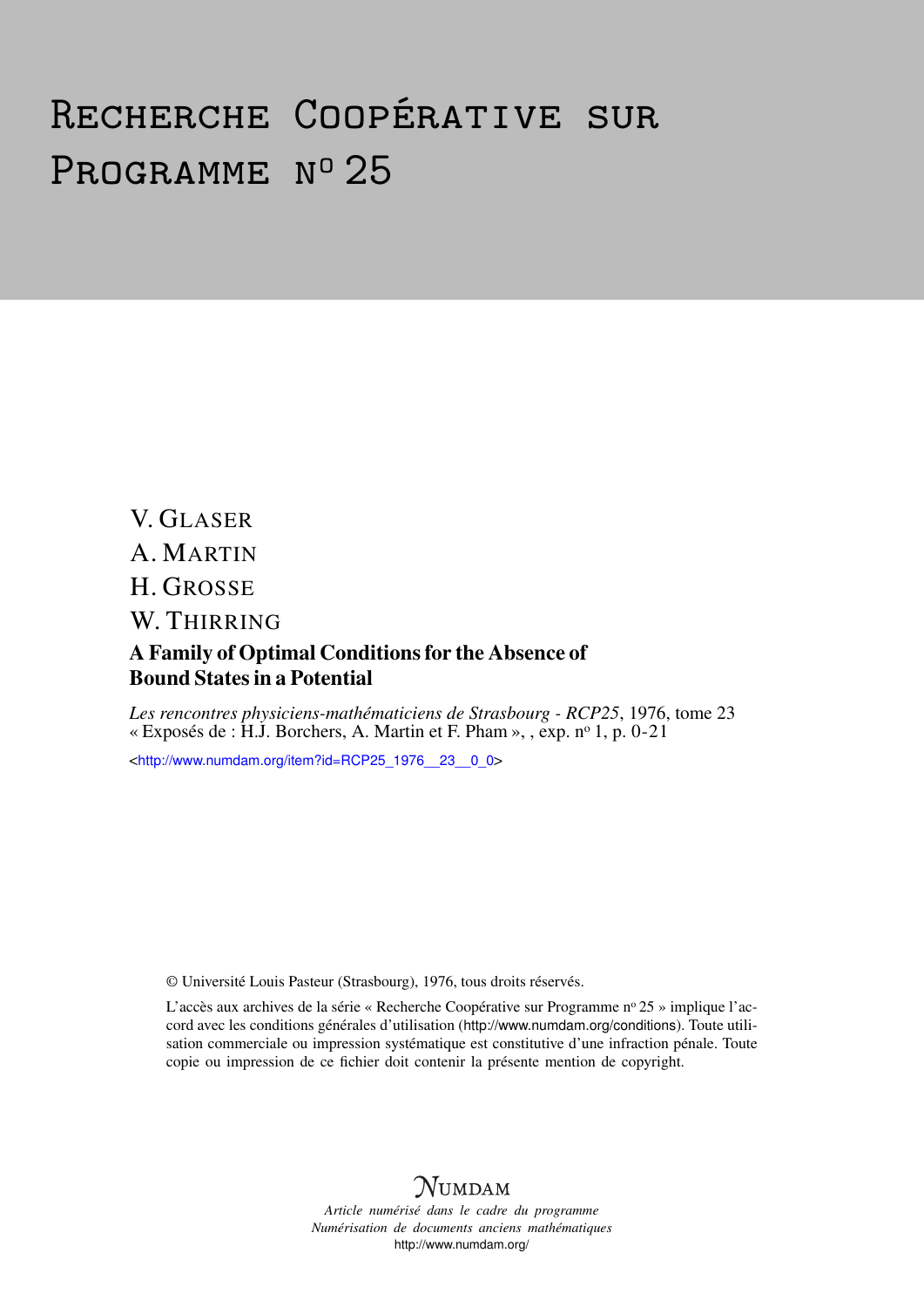Ref.TH.2027-CERN

### A FAMILY OF OPTIMAL CONDITIONS FOR THE ABSENCE OF BOUND STATES

IN A POTENTIAL

V· Glaser and A. Martin CERN -- Geneva

and

H. Grosse and W. Thirring Institut fur Theoretische Physik der Universitât Wien

### ABSTRAC T

We derive the optimal condition

$$
I_{p}(V) = \frac{(p-1)^{p-1} \Gamma(2p)}{p^{p} \Gamma^{2}(p)} \int \frac{d^{3}x}{4\pi} |x|^{2p-3} \Big| \frac{2m}{\pi^{2}} V^{-}(x) \Big|^{p} < 1
$$

for the absence of bound states in a potential. The condition is valid

i) for arbitrary  $V$  if  $p \geq \frac{3}{2}$ ;

ii) for spherically symmetric V if  $1 \le p \le \frac{3}{2}$ .

In the special case of spherical symmetry, the number of bound states with angular momentum *i*  is less than  $(2\ell+1)$ <sup>1-2p</sup>  $I_p(V)$ . An application for mesic atoms is presented.

Ref .TH.2027-CER1I 20 June 1975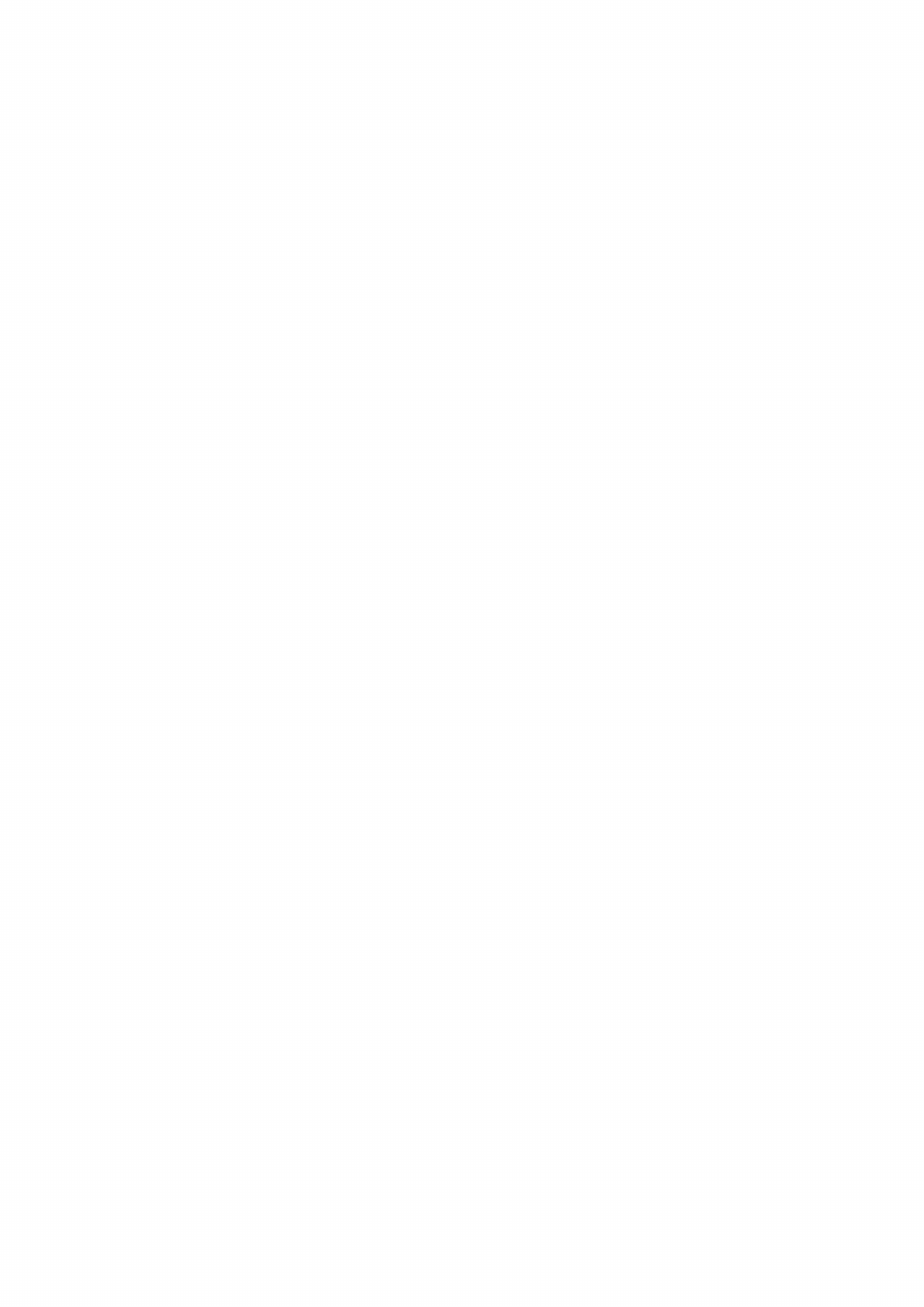A standard problem in Schrödinger's theory is to obtain conditions on a potential in order to guarantee that this potential has at most one or bound states. For instance, Jost and Pais<sup>1</sup>, Bargmann<sup>2</sup>, and Schwinger<sup>3</sup> have shown that a spherically symmetric potential such that

$$
\int V(r)r dr < 1 \tag{1}
$$

where  $V > 0$  is the attractive part of the potential, with units such that  $\sqrt{5^2}$  = 1 bas no bound states Similarly it is also known<sup>4)</sup> 2m/fi = 1, has no bound states. Similarly, it is also known that if

$$
\sup \mathbf{r} \cdot \mathbf{V}(\mathbf{r}) < \mathbf{V} \cdot \mathbf{V} \tag{2}
$$

there is no bound state. Bargmann has also obtained that in the state of angular momentum  $\ell$  the number of bound states  $v_{0}$  (counted without the 2 $\ell$  + 1 multiplicity factor) is such that

$$
(2\ell+1)\nu_{\ell}<\int r\overline{v}(r)dr\qquad \qquad (3)
$$

On the other hand, Faris<sup>3</sup> has obtained an inequality of the type

$$
\int d^2x \left| \sqrt{\nu'(x)} \right|^{3/2} < C
$$

for arbitrary potentials, not necessarily spherically symmetric, and one of us<sup>o</sup>, in the special limit of a fixed shape potential, has obtained the asymptotic estimate, for  $V = \lambda V$ ,  $\lambda \rightarrow \infty$ 

$$
N \sim \frac{1}{6\pi^2} \int d^3x \left| V^2(x) \right|^{3/2} . \tag{5}
$$

What we want to do here is to find a complete family of optimal inequalities, incorporating inequalities (1) and (2) as extreme cases. Formulae (1) and (2) are already optimal, in the sense that the numerical constants they contain cannot be improved. Inequality (4), on the other hand, is not yet optimal. The inequalities we shall obtain in Section 2 involve arbitrary powers of the potential  $[\mathbf{v}^-(\mathbf{r})]^{\mathbf{p}}$ , 1  $\leq$  $\leq$  p  $\leq$   $\infty$  and are all optimal, as shown in Section 3. Comparison with standard po $\cdot$ tentials shows that for a convenient p they give excellent results. In Section 4 an application to muonic atoms is given, which gives relatively tight bounds on the ground-state energy levels.

For monotonous potentials, other conditions can be derived. In particular, Calogero<sup>7</sup> has obtained

$$
\int \sqrt{V(r)}\,dr < \frac{\pi}{2} \tag{6}
$$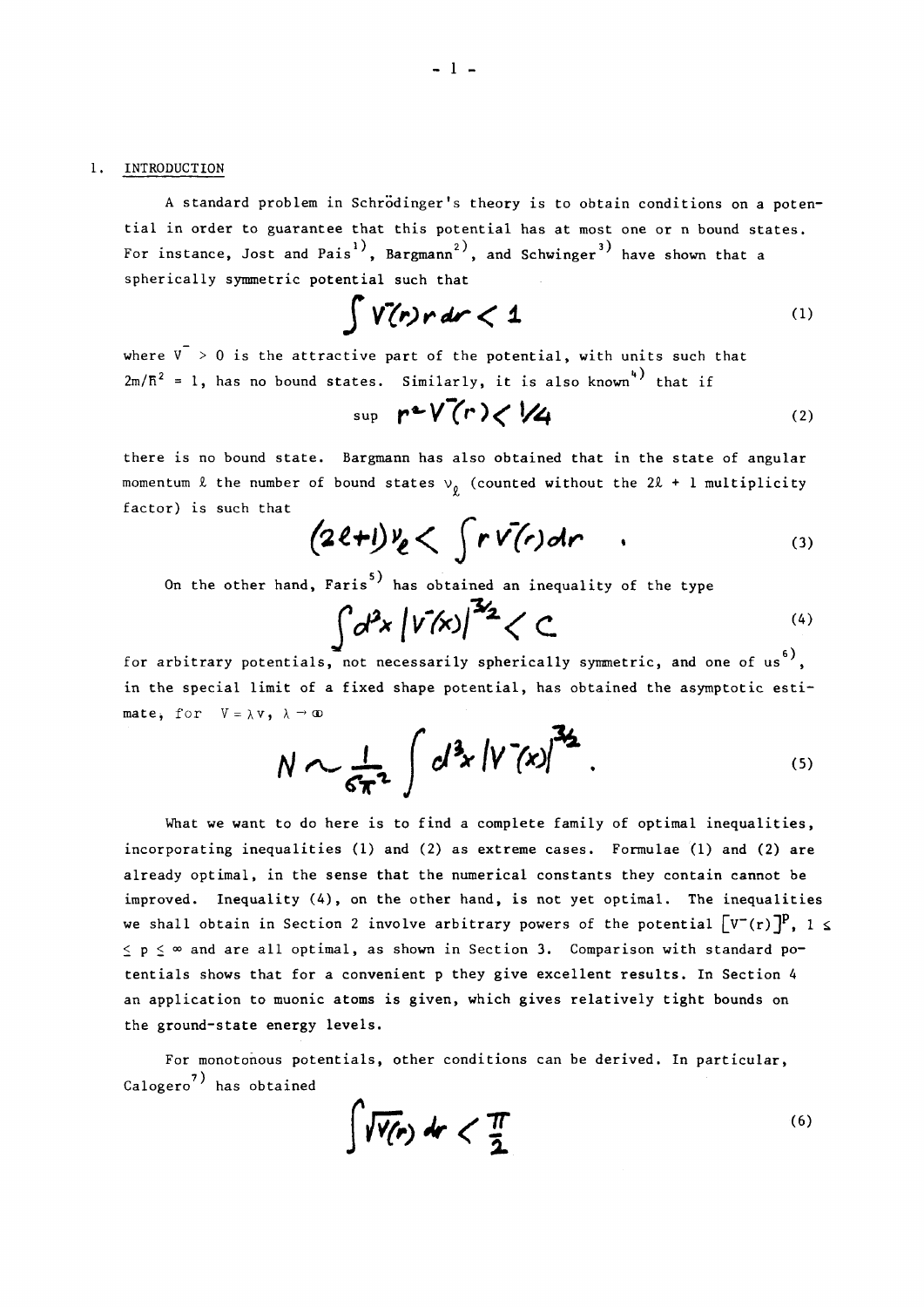Conditions involving powers of  $V < 1$  will be investigated in a forthcoming publication by one of us (H.G.).

### 2. PRESENTATION OF THE NEW INEQUALITIES

The ground state of the Schrödinger equation

$$
-\Delta \psi + V(x)\psi(x) = \mathbf{E} \psi(x) \tag{7}
$$

if it exists, must have a negative energy  $E_0$  given by the variational principle

$$
E_o = \dot{m}f H(\psi) \qquad H(\psi) = \int (\nabla \psi)^2 d^3x + \int V(x) (\psi(x))^2 d^3x \qquad (8)
$$
  
=  $\|\nabla \psi\|_2^2 + \langle \psi, V \psi \rangle$ 

Here it is assumed that the potential V is a (not necessarily centrally symmetric) real function which vanishes sufficiently rapidly at infinity. In (8) the infimum is taken over the Hilbert space  $\mathcal{K}'_V$  of functions for which  $\nabla\psi$ ,  $\psi$ , and  $|V|^\frac{1}{2}\psi$ are square integrable, but it may also be taken over any space of smoother functions which is dense in  $\mathcal{K}'_v$ , e.g. the space **i**) of infinitely differentiable functions with compact support. Also there is no loss of generality if we assume these functions to be real-valued.

Let  $V = V_+ - V_-, V_+ \ge 0$ , be the decomposition of V into its positive and negative parts, and let  $r = |x - y|$ , where y is an arbitrarily chosen fixed point in  $R_3$ . Then we have for an arbitrary real  $\alpha$  the Holder inequality

$$
\int V_{-} \psi^{2} d^{3}x \leq \int \int (r^{2}V_{-})^{2} d^{3}x \}^{\frac{1}{2}} \{ \int (r^{-\alpha} \psi^{2})^{3} d^{3}x \}^{\frac{1}{2}}
$$
\n
$$
\equiv ||r^{\alpha}V_{-}||_{p} ||r^{-\alpha/2} \psi ||_{2q}^{\frac{1}{2}} \int_{\text{for any}}^{r} 1 \leq p \leq \infty, \frac{1}{p} + \frac{1}{q} = 1
$$

We thus obtain a lower bound for the functional Η

$$
H(\psi) \geq \|\nabla \psi\|_{2}^{2} - \|r^{\omega} \psi\|_{\phi} \|r^{-\omega/2} \psi\|_{2q}^{2}
$$
 (10)

(Note that for some  $\alpha$  and  $p$  the right-hand side of (9) can be  $+\infty$ .) We shall now choose  $\alpha$  so that the quantity  $\|\mathbf{r}^\infty \mathbf{V}\| = \mathbb{N}_\mathbf{r}(\mathbf{V}_\perp, \mathbf{y})$  is dimensionless. Since V has  $-2$   $\mu$  e est the relation dimension (length) we get the relation

$$
\phi(2-\alpha)=3
$$
, i.e.  $q(1+\alpha)=3$  (11)

Under this condition the norm  $||r^{-\alpha/2}\psi||_{2q}$  has the same dimension as  $||\nabla\psi||_2$ , which means that the functional  $\mathbf{A}$  $.2.$ 

$$
F_{q}(\psi) = \frac{\|\nabla \psi\|_{2}^{2}}{\|r^{(q-3)/2} \psi\|_{2q}^{2}} = \frac{\int |\nabla \psi|^{2} d^{3}x}{\left[\int r^{q-3} \psi^{2} d^{5}x\right]^{1/q}}
$$
 (12)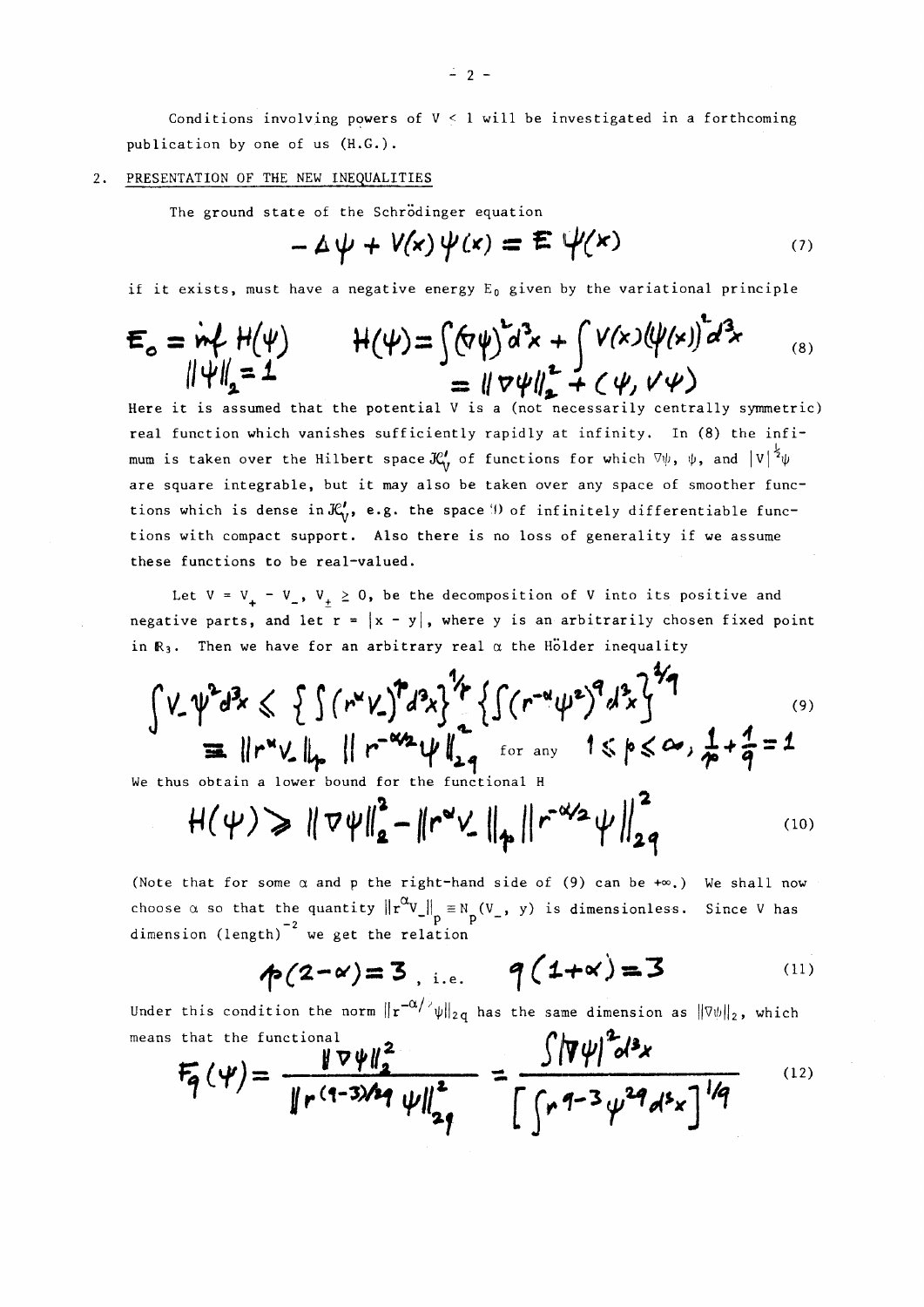remains unchanged under the scale transformations  $\psi(x) \rightarrow \lambda \psi(\rho x)$  ( $\lambda$ ,  $\rho \neq 0$ ). In (12) we have assumed  $r = |x|$  without loss of generality. If we denote

$$
\mu_{q} = \inf_{0 \neq \psi \in \mathfrak{D}} F_{q}(\psi) \ge 0
$$
 (13)

then (10) can be written

$$
H(\psi) \geqslant \{ \mu_q - N_p(V, \gamma) \} || r^{(q-3)/2q} \psi ||_{2q}^{r}
$$
 (14)

where

$$
N_{\phi}^{2}(V_{-},\gamma_{-})=\int |\gamma_{-}x|^{2p-3}V_{-}^{p}(x) d^{3}x . \qquad (15)
$$

The inequality (14) is the starting point of our paper. For suppose a) that for some  $1 \le q \le \infty$ ,  $\mu_q$  is strictly positive, and b) that for some  $y \in \mathbb{R}^3$  we have the inequality

$$
\mu_{q} - N_{p}(\nu_{-}, \gamma) > 0 \qquad . \qquad (16)
$$

Then it follows from (14) that the potential V cannot give rise to a bound state. In the case  $\mu_{q} > 0$ , (14) can be written in the equivalent form

$$
H(\psi) \geq \| \nabla \psi \|_2^2 \left\{ 1 - N_p / \mu_q \right\} \quad . \tag{14'}
$$

Our aim is to determine the numbers  $\mu_{q}$ . Since the functional F<sub>q</sub> is invari-<sup>1</sup><br>might make the naive supposi the infimum of F<sub>q</sub> is to be sought among centrally symmetric functions  $\psi = \psi(r)$ . It turns out that the minimization of the functional

$$
F_q^R = \text{restriction of } F_q \text{ to centrally-symmetric } \psi
$$
 (17)

is a relatively simple task: the numbers  $\mu_{\perp}$  can be explicitly computed and turn out to be strictly positive for  $1\,\leq\,q\,\leq\,\infty$  (see Theorem  $1$  below).

This naive argument is, however, wrong in the case  $q > 3$ , i.e.  $1 \le p < \frac{3}{2}$ : although  $\mu_a^R$  = inf  $F_a^R > 0$  we have  $\mathcal{A}$  q

## $\mu_a = 0$  for  $q > 3$ , i.e.  $2p - 3 \langle 0 \cdot \frac{(18)}{2} \rangle$

For suppose  $\mu_{\alpha}$  were positive, take a potential V = -V<sub>\_</sub> of compact support deep enough so that it can bind a particle (a spherical square-well will do). Then because of  $2p-3 < 0$  the integral (15) can be made as small as we like by taking  $|y|$  big enough, in particular so small that inequality (16) is fulfilled. This contradicts the fact that there is a negative bound state and hence (18) follows.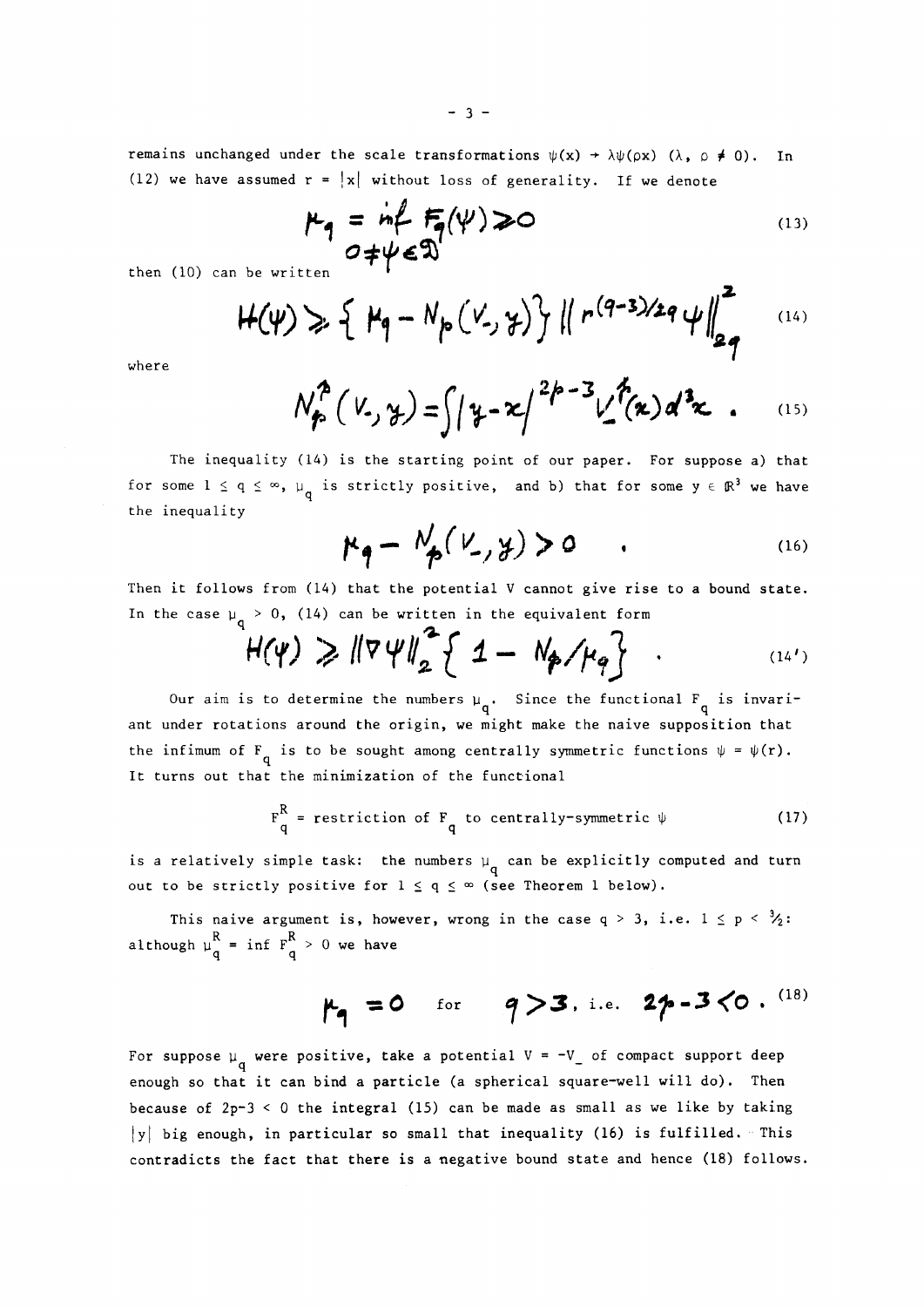The above argument does not work for  $2p-3 > 0$ . In fact we have the

*Proposition* 1: For  $1 < q \le 3$ , i.e.  $p \ge \frac{3}{2}$ ,

$$
ln f = ln f = m \tag{19}
$$

For the proof we first remark that we can restrict ourselves to non-negative  $\psi$ 's, because replacing  $\psi$  by  $|\psi|$  will not change  $F_q$   $[\nabla|\psi|] = \varepsilon(\psi)\nabla\psi$ . Then we use the following theorem:

*Theorem 1:* Given  $\psi(x) \ge 0$ , define  $\psi_R(|x|)$ , the spherical decreasing rearrangement of  $\psi$ :  $\psi_p$  is a decreasing function of  $|x| = r$  such that for every non-negative constant M the Lebesgue measure  $\mu[\psi_R(|x|) \ge M] = \mu[\psi(x) \ge M]$ . Then

a) 
$$
\int |\nabla \psi|^2 d^3x \ge \int |\nabla \psi_R|^2 d^3x
$$
 and  
b)  $\int \chi \psi d^3x \le \int \chi_R \psi_R d^3x$ 

where  $\chi$  and  $\psi$  are any two positive functions.

Part (b) of this theorem has been known for a long time, while part (a) is presumably new, so that its proof is given in Appendix A.

We take  $\chi$  =  $r^4$  . For q  $\leq$  3,  $\chi$  is decreasing and  $\chi_{_{\bf D}}$  =  $\chi$ . We have also evidently  $(\psi^2 q)_R = \psi_R^2 q$ , so that  $F_q(\psi) \ge F_q(\psi_R)$ . This is just our statement (19).

For the spherically symmetric functional we have

Theorem 2: For  $1 < \mathsf{q} < \infty$  the functional  $\mathsf{F}_{\mathsf{q}}^\mathsf{R}$  has the strictly positive inf imum

$$
\mu_q^R = \frac{1}{p-1} \left[ 4\pi \frac{(p-1) \Gamma^2(p)}{\Gamma(2p)} \right]^{2/p} , \frac{1}{p} + \frac{1}{q} = 1 \quad (20)
$$

which is attained by the uniquely determined family of functions

$$
\psi_q = \frac{a}{(1 + b r^{1/(p-1)})^{n-1}}
$$
 (21)

where the arbitrary constants a and b reflect the scale invariance of the problem.

We can prove this theorem by using an old result of Bliss<sup>8</sup>. However, we prefer to give a new straightforward proof. Even this proof is a bit delicate and it will be given in Appendix B. Let us give here only the formal calculation and it will be given in Appendix B. Let us give here only the formal calculation  $\mathcal{L}$ leading to (20) and (21).

By the change of variables

$$
\phi = \mathbf{F} \cdot \boldsymbol{\psi} \qquad \kappa = \mathbf{L} \cdot \mathbf{F} \tag{22}
$$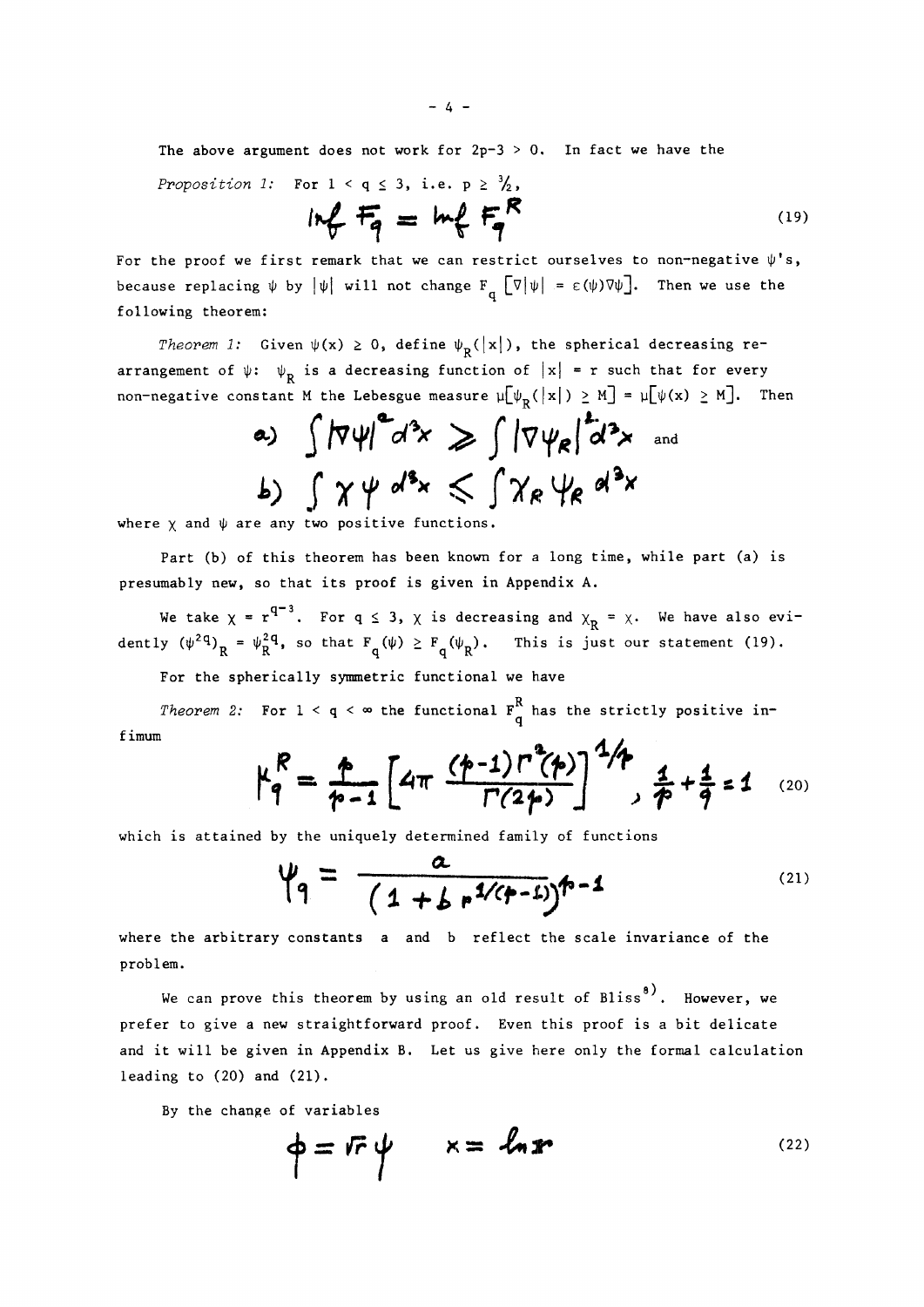the functional  $F_{\alpha}^{\gamma}$  takes the form

$$
F_{q}^{R} = (4\pi)^{4} G_{2q}(\phi) , F_{2q}(\phi) = \frac{\int_{\phi}^{1} \{ \left( \frac{d\phi}{dx} \right) + \frac{1}{4} \phi^{2} \} dx}{\int_{\phi}^{1} \phi^{2} dx} = \frac{T}{J^{4}q}
$$
 (23)

and the naive variation equation  $\delta G(\phi) = 0$  gives us the differential equation

$$
\phi'' = \frac{4}{7} \phi - K \phi^{k-1}, K = \frac{1}{T}, 2 < k = 2q < \infty
$$
 (24)

which we have to solve under the initial condition

$$
\phi(\pm\infty)=\phi'(t\omega)=0
$$
 (25)

 $\mathbf{P}$ 

since the integrals I and J have to converge. The first integral of  $(24)$  is given by

$$
\phi^{\prime} = \frac{1}{4} \phi^2 - \frac{2 \times}{4} \phi^{\prime}
$$
 (26)

The arbitrary additive constant in the right-hand side of (26) was set equal to zero in accordance with (25). By the change of scale  $\phi \rightarrow (\text{kK}/8)^{1/K - 2}\phi$ , the equations  $(26)$  and  $(24)$  take the simpler form  $\mathbf{r}$ 

$$
\phi'
$$
<sup>e</sup> =  $\frac{1}{4}(\phi^{e} - \phi^{k})$ ,  $\phi'' = \frac{1}{4}\phi - \frac{k}{8}\phi^{k-1}$  (26')

[Notice that  $G_k$  is invariant under the transformations  $\phi(x) \rightarrow \lambda \phi(x-a)$ .] Up to a translation the solutions of  $(26')$  are given by inversion of the integral

$$
\int_{\phi}^{2} \frac{2dt}{t} \frac{1}{1-t^{k-2}} = |x| , 2 < k < \infty
$$
 (27)

 $x^2 = 1 - u^2$  $\frac{1}{\sqrt{2}}$  - united to an elementary integral with the results to an elementary integral with the results of  $\frac{1}{\sqrt{2}}$ 

$$
\phi_{q}(x) = \left[ \cosh (q-1) \frac{x}{2} \right]^{-1} \sqrt{q-1}
$$
 (28)

which is precisely formula (21) in the old variables.

It remains to compute the minimal value  $\vee^{}_{\rm L}$  =  ${\rm G}^{}_{\rm L}(\varphi^{}_{\rm L})$ . For the sake of comparison with the results of Appendix B we shall give the details of this calculation. By multiplying the second equation (26') with  $\phi$  and integrating over  $-k/2 = (k/8) T^{1-2/k}$  $\frac{1}{k}$  is separated with the shapes of warishles dy =  $2dt/\sqrt{t^2 - t^2}$  to

$$
J = 4 \int_{0}^{1} \frac{t^{k-4} dt}{\sqrt{1-t^{k-2}}} \tag{29}
$$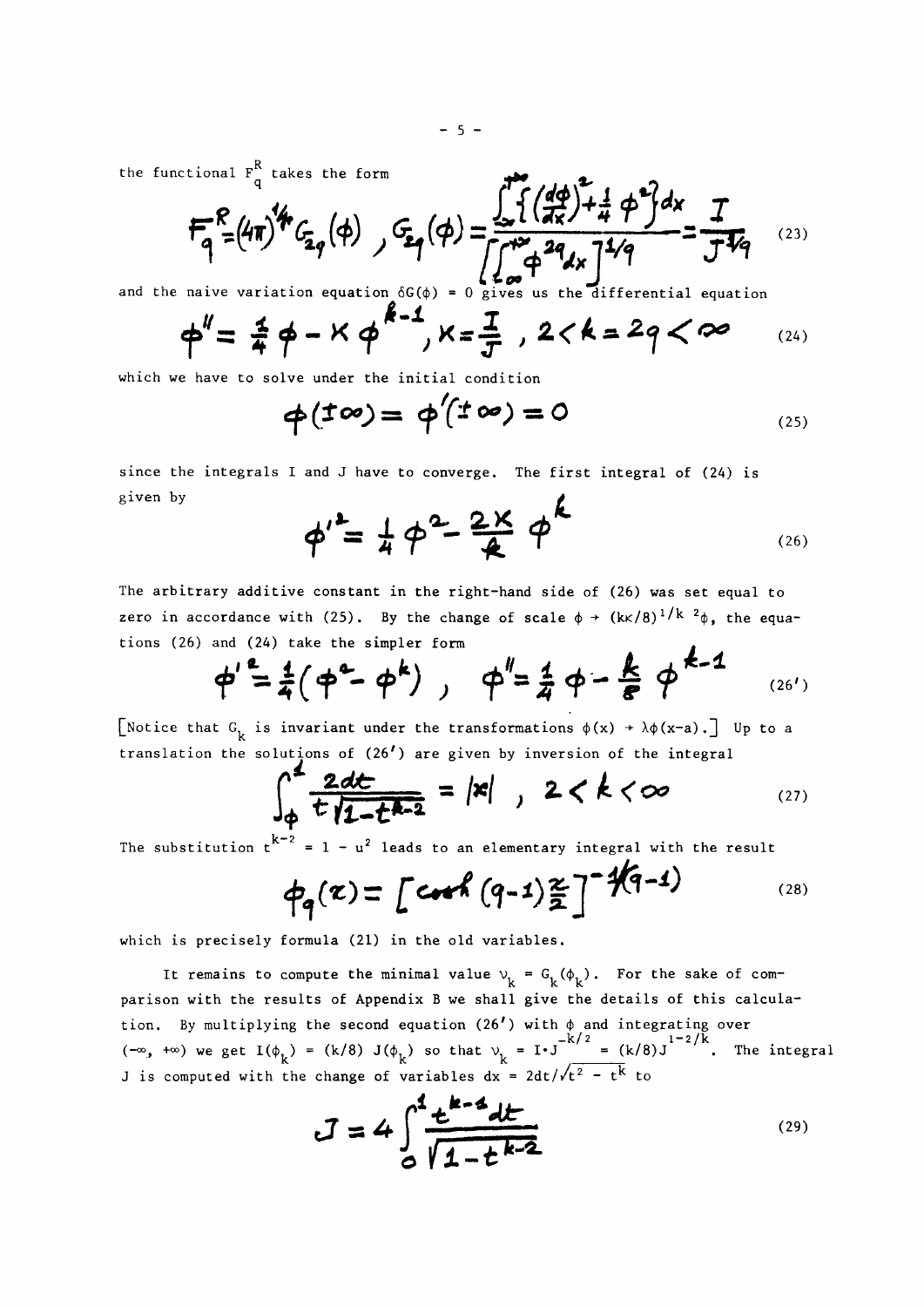This integral can be expressed in terms of  $\Gamma$ -functions, which leads to formula (20) of Theorem 2.

*Note:* It is easily verified on the expression (17) that

$$
\lim_{p \to +1} \mu_q^R = 4\pi \qquad \lim_{p \to +\infty} \mu_q^R = \frac{1}{4}
$$
 (30)

so that  $\mu$  is strictly positive for  $1 \le p \le \infty$ .

The case  $p \rightarrow 1$  corresponds to the Bargmann inequality<sup>2)</sup> for the absence of bound states  $\int r |V(r)| dr < 1$ . The case  $p \rightarrow \infty$  corresponds to the condition sup  $r^2 |V(r)| \leq \frac{1}{4}$  which can be found in Courant and Hilbert<sup>4</sup>. The only translationinvariant condition is the one obtained for  $p = \frac{3}{2}$ .

Let us end this section by pointing out another amusing fact which illustrates a the necessity of a rigorous proof of Theorem 1. Let  $\frac{1}{4}$  be the restriction of the  $\degree$  to functions which vanish outside and on functional  $f(x)$  functions which vanish outside and on the boundary of  $a^d$  spheres  $a$  $\frac{a}{2}$ as that of  $F^R$  but there is no function which saturates that minimum.

#### 3. DISCUSSION OF INEQUALITY (14) as that of F but there is no function which saturates there is no function which saturates that minimum.

Proposition 1 and Theorem 2 show that the criterion (16) for the absence of bound states is indeed valid as it stands for all  $p~\geq~\mathcal{V}_2$  with  $\mu_{\perp}$  given by formula (20) for any potential. For spherically-symmetric potentials  $V = V(r)$  however, Theorem 2 allows us to exploit the whole range  $1 < p < \infty$  in the following way.

For a wave function of angular momentum  $\ell$  of the form  $\psi(r)P_{\rho}(\cos \theta)$ , the expectation value of the total energy takes the form

$$
H_{e}(\psi) = \int_{0}^{\infty} \{ (\frac{d\psi}{d\tau})^{2} + \frac{\ell(\ell+1)}{r^{2}} \psi^{2} + V \psi^{2} \} r^{2} dr
$$
 (31)

If we subject this functional to the same manipulations, we are led to the minimization of the functional

$$
(4\pi)^{\frac{1}{2}}F_{q}^{\ell}(\psi)=\int_{0}^{\infty}\{\psi'^{2}+\frac{\ell(\ell+1)}{r^{2}}\psi^{2}\}r^{2}dr\bigg[\int_{0}^{r^{2}-3}\psi^{24}r^{2}dr\bigg]^{-\frac{7}{2}}(32)
$$

The change of variables (22) then leads to the functional  $G_{20}^{\chi}$ , which differs from  $\frac{1}{1}$  $\frac{1}{2}$ scale transformation  $\phi(x) = \phi \int (2\theta + 1)x^2$  we get hack to the old functional

$$
(4\pi)^{2}F_{q}^{l}(\psi)=G_{q}^{l}(\phi)=(2l+1)^{l+1/q}G_{q}(\phi_{4})
$$
 (33)

for which we know the infimum. Therefore the criterion for the absence of a bound state in the  $\ell^{\text{th}}$  partial wave reads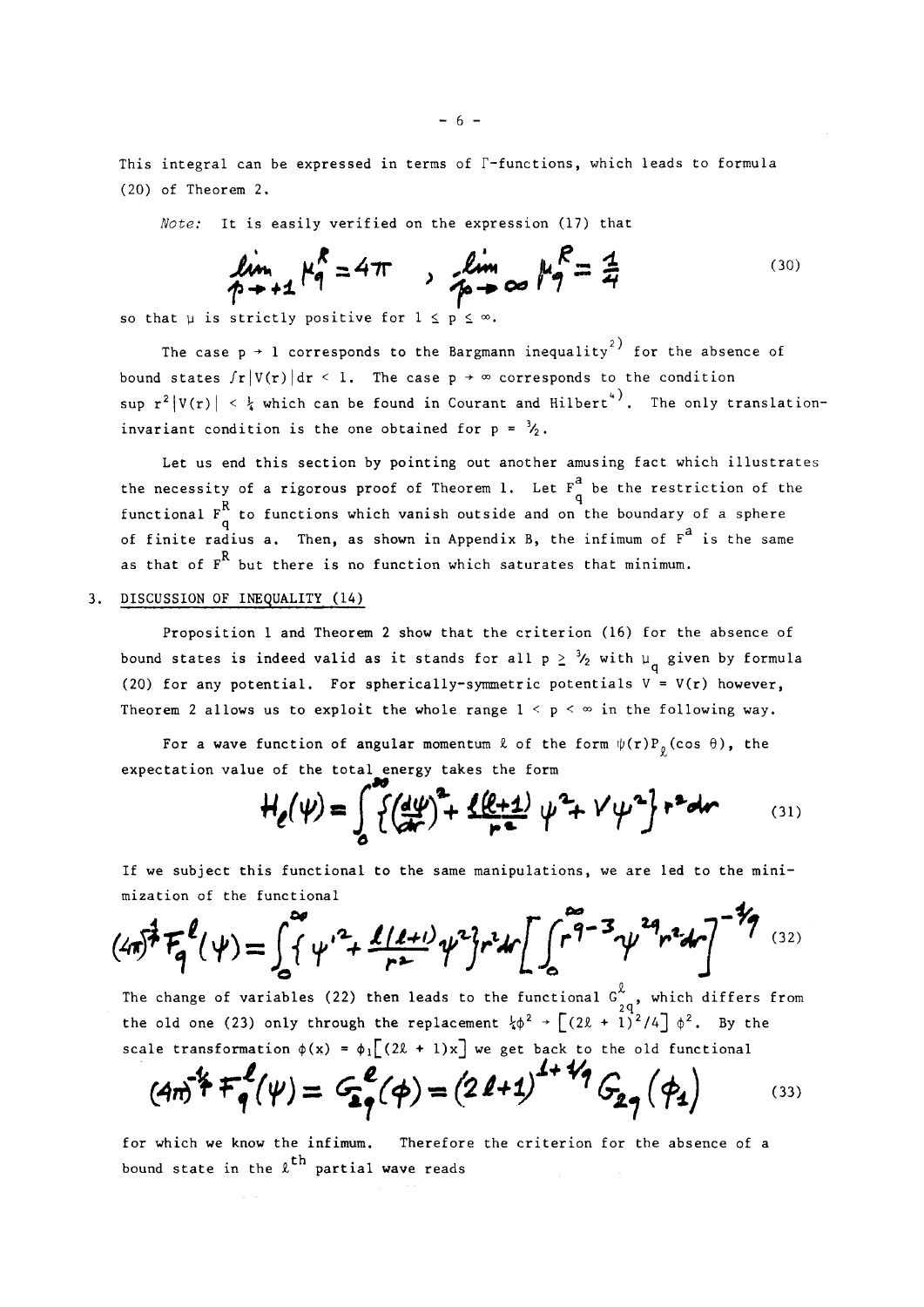$\int_{0}^{2\pi} r^{2p-1} \int_{0}^{2\pi} r^{2p-1} \int_{0}^{r} (r) dr < 1$ (34)

Of course, when  $p \ge \frac{3}{2}$  and  $\ell = 0$  we may replace  $r^2P^{-1}$  by  $|x-y|^{2}P^{-1}$  in this formula, where y is an arbitrary point in space. The corresponding minimizing functions are given by

- 7 -

$$
\phi_{q,\ell}(x) = \left[\omega h(q-1)\frac{(p+1)x}{2}\right]^{\frac{1}{q-1}} \frac{q}{2} \int_{1}^{1} \frac{ar^{\ell}}{(1+br^{\frac{2\ell+1}{2}})^{n-1}}
$$

We want to show that, given a fixed p, the bound we have obtained is the best one in the following sense: the numerical constant  $\mu_{\alpha}$  appearing in the inequalities (16) and (34) cannot be replaced by any smaller number. The reason is the following: let  $\psi_{\mathbf{q},\, \ell}$  be a function (35) minimizing the functional (34) and  $\mathbf{u}_{\mathbf{q},\ell}$  = r $\psi_{\mathbf{q},\ell}$  the corresponding reduced wave function. Then we define a potential  $_{\mathtt{q,} \, \ell}$  by the equation

$$
\left\{-\frac{d^2}{dr^2} + \frac{\ell(\ell+1)}{r^2}\right\}v_{q,\ell} + v_{q,\ell}^2 u_{q,\ell} = 0
$$
 (36)

so that  $u_{q, \ell}$  may be regarded as the zero energy solution of the Schrodinger equation (36) with the potential  $v_{q, \ell}$ . Now, according to (35)  $u_{q, \ell} \approx a \cdot r^{\ell+1}$  for  $r \to 0$ and  $\approx$  const r<sup>-2</sup> for r +  $\infty$ , which are precisely the conditions of a zero energy bound state. From (36) we find

$$
v_{q,e} = -K r^{q-3} \psi_{q,e}^{2q-2} \qquad (37)
$$

Now if we choose  $V = v$  in the Schrödinger equation (7) we find that in the Hölder inequality (9) actually the equality sign holds because the three integrands  $\mathbf{v}\_\mathbf{y}^2$ ,  $(r^{\mu}v_{\mu})^{\nu}$ , and  $(r^{\mu}v^{\mu})^{\nu}$  are all proportional to each other in view of (37). This also implies  $\mu_q - N_p(v_{q,\ell}) = 0$ , which proves our assertion.

*Note:* From (35) and (37) it follows that "the saturating potentials" have the following behaviour:

$$
-\frac{v_{q}}{q}, e \simeq
$$
 const.  $r^{q-3+2(q-4)}.$   $-\frac{v_{q}}{q}, e \simeq$  const.  $r^{-(q+1)-2\ell(q-1)}$  (38)

Since they depend on several parameters, they are well suited as "comparison potential" for a given potential V.

We give a practical illustration of this fact in Table 1, where we give the minimum strength of some classical potentials (square well, exponential, Yukawa,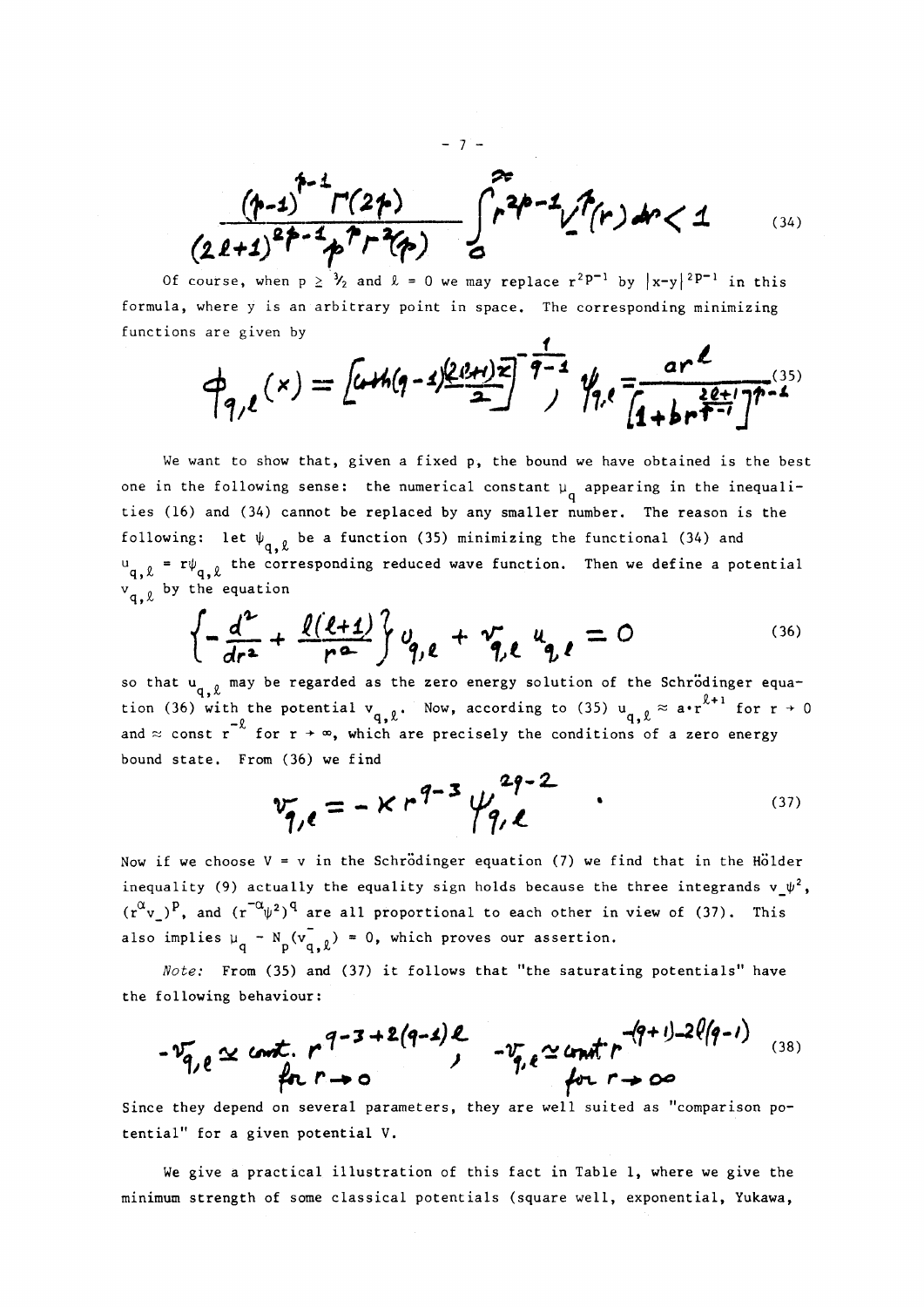Gaussian) necessary to produce a bound state. The "exact" result is taken from Blatt and Weisskopf<sup>9)</sup> and comes from a numerical solution of the Schrödinger equation. We also give the Bargmann bound, the bound for  $p = \frac{3}{2}$ , and the optimal bound. Except for the square well, the  $p = \frac{3}{2}$  bound is already excellent (within  $2-3\%$  of the exact results). Optimizing with respect to p reduces the discrepancy to less than 1% for the smooth potentials and 4% for the square well.

For the case of spherically-symmetric potentials another generalization can be made to the case of more bound states. It is well known that if we have  $v_g$  bound states with strictly negative energy with angular momentum £ (not counting the 2 $\ell$  + 1 degeneracy) the zero energy radial reduced wave function has  $v_0$  zeros, excluding the origin. Then, if  $r_{n}$  and  $r_{n+1}$  are successive nodes, we get

$$
0 = \int_{\Gamma_p}^{\Gamma_{p+1}} \left\{ \left( \frac{dU_e}{dr} \right)^2 + \frac{\ell(\ell+1)}{r^2} U_e^2 + V U_e^2 \right\} dr
$$

and we can apply to this finite interval all the chain of inequalities previously derived because they are valid for continuous functions with compact support. In this way, adding up the inequalities we get a bound on the number of bound states:

$$
\frac{1}{2}(2\ell+1)^{2p-1} < \frac{(p-1)^{p-1}\Gamma(2p)}{p^p\Gamma^2(p)} \int_{0}^{2p-1} \frac{\Gamma^{2}(r)dr}{r^{2p-1}} \qquad (39)
$$

It is known that, at least in the case  $p = 1$ , inequality (39) cannot be improved, even for  $v_0 > 1$ . We believe that no substantial improvement can be achieved for different values of p. However, let us point out that if inequality (39) is saturated it will be only for one given value of  $\ell$ . If, for instance, we try to sum (39) over the various values of  $\ell$ , we will get an overestimate of the number of bound states. For instance, if we take  $p = \frac{1}{2}$ , we get for the total number of bound states in a spherically-symmetric potential

Co.

$$
N = \sum_{0}^{2m x} Y_{\ell} (2\ell + 1) \left\langle T \sum_{0}^{2m x} 1/(2\ell + 1) \right\rangle
$$
 (40)

with  $2\ell_{\text{max}} + 1 = \sqrt{1}$ 

$$
I = \frac{16}{3\sqrt{3}\pi} \int_{0}^{\infty} r^{2} |Y_{2}(r)|^{2} dr
$$
 (41)

We have therefore

$$
N \langle T\left[1+\frac{1}{4}\ln T\right] + n \quad T \geq 1 \quad . \tag{42}
$$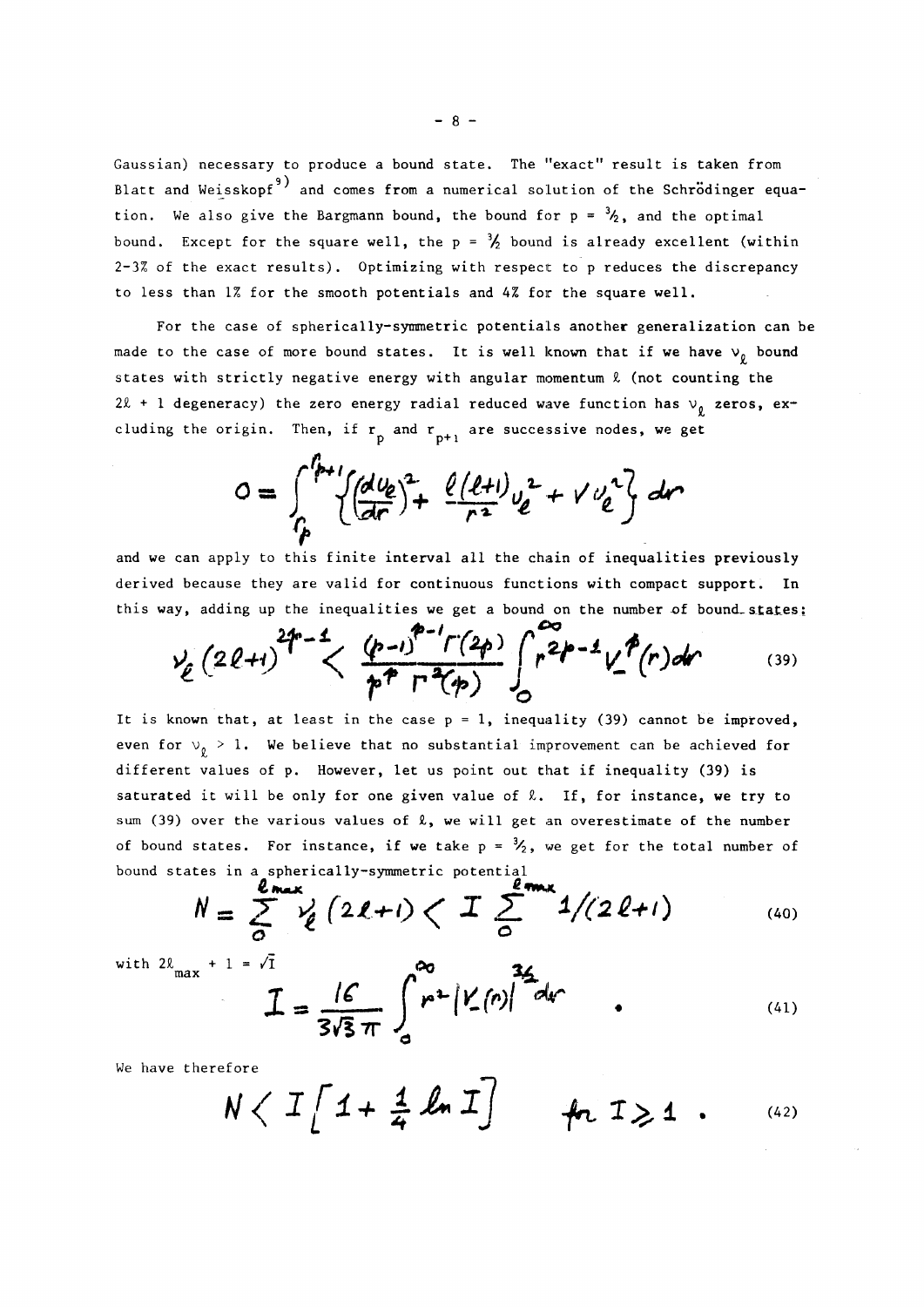This is a strict bound valid for spherically-symmetric potentials. This can be compared with the asymptotic estimate

$$
N \sim \frac{1}{6\pi^2} \int |\nu|^2 d^2x = \frac{\sqrt{3}}{8} \mathcal{I}
$$
 (43)

valid for  $V = \lambda v$ ,  $\lambda \rightarrow +\infty$ ,  $v$  having a fixed shape.

Though this asymptotic estimate may not be a strict bound, we believe that the logarithmic factor should not be present in (42). On the other hand, for the case without spherical symmetry we know that the asymptotic estimate cannot be an upper bound, for, by taking N distant potential wells saturating separately the inequality with  $I = 1 + \varepsilon$ , it is possible to build a system with N bound states. The best one can hope to prove is therefore

### $N \leq 1$  .

At present we only know that this inequality holds for  $I = 1$  and also for  $I = 2$ . It holds for  $I = 2$  for, if we have two bound states, the wave function of the higher state cannot have a constant sign since it is orthogonal to the ground state, which has a positive definite wave function. Therefore the space is divided at least into two regions where  $\psi > 0$ ,  $\psi < 0$ , with  $\psi$  vanishing on the border. Our inequalities can be applied to these two regions separately. This gives the factor 2.

### 4. MUONIC ATOMS

As a simple illustration of the use of no-binding theorems, we shall derive bounds for the ground-state energy  $E_0$  of an atom with a  $\mu^-$  and N electrons. We shall take the nuclear charge Z sufficiently small so that relativistic and nuclear size effects can be neglected. Naively one would assume that the electrons just see  $2 - 1$  and thus one should get (in the atomic unit):

 $E_0 = -\frac{Z^2 \mu}{2}$ (i.e. the energy of the muon in its ground state)

 $+ E(N,Z-1)$  (i.e. the energy of N electrons in the potential of a charge  $Z - 1$ ). It is trivial to see<sup>10</sup> that this represents an upper bound for the exact energy. To prove a certain accuracy of this naive expectation we shall derive a lower bound near by. Designating the muon variables by (x, p) and those of the electrons by  $(x_i, p_i)$ , i = 1, ..., N, we can write the total Hamiltonian

$$
H = H_0 + \sum_{i=1}^{N} V_i
$$
  
\n
$$
H_0 = \sum_{i=1}^{N} F_i + \sum_{i=1}^{N} F_i^2 = \mathbb{E} \left( |x|^{-1} + \sum_{i=1}^{N} |x_i|^{-1} \right) + \sum_{i > j} |x_i - x_j|^{-1}
$$
  
\n
$$
V_i = |x - x_i|^{-1} > 0
$$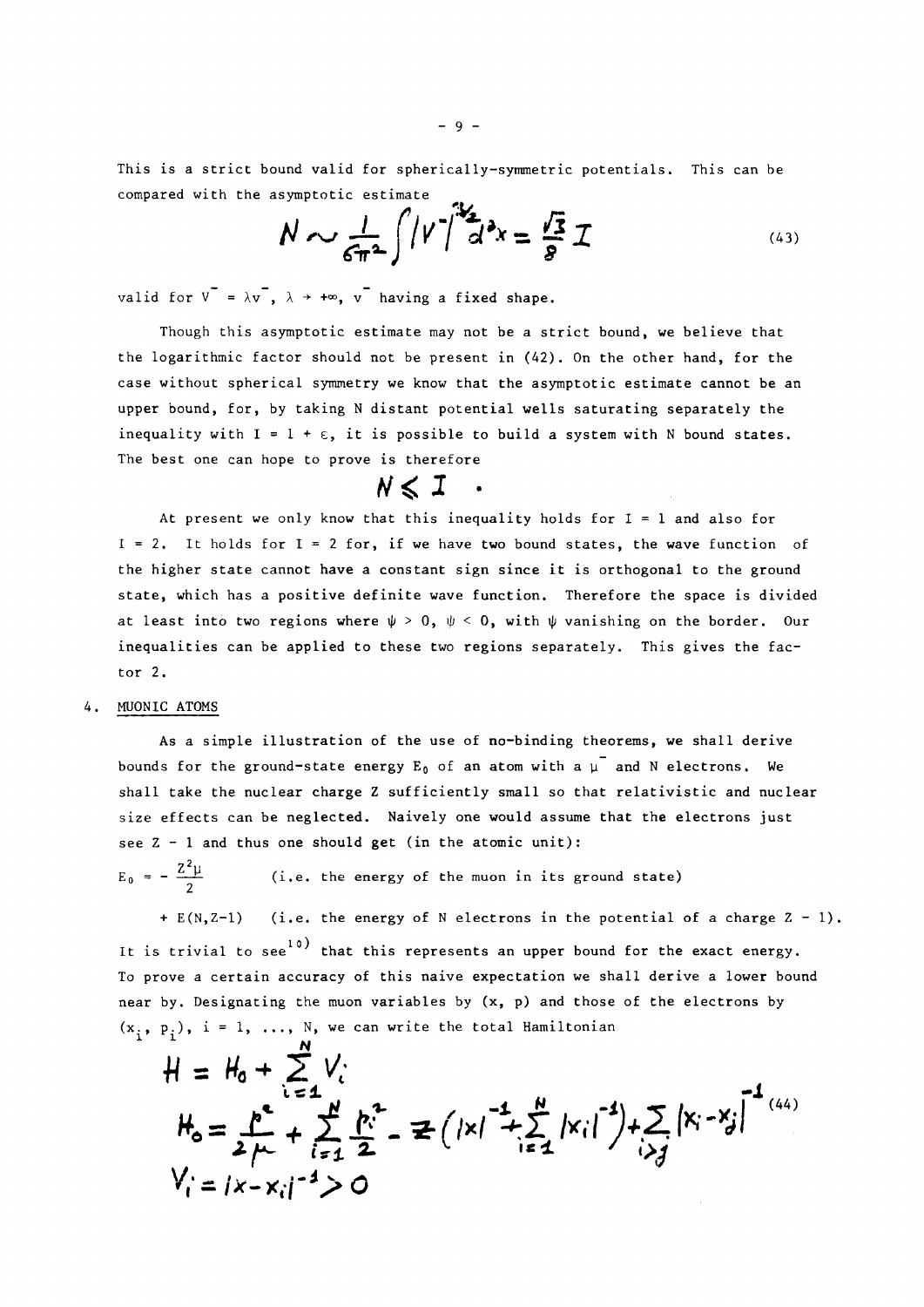$$
H \geq H_{\rm c} + \sum_{i} P(PV_{i}^{\prime}P)P
$$
 (45)

where P is the projector onto the ground state of the muon  $(r, r, = |x|, |x,|),$  $\frac{-1}{\pi}$  is the inverse of  $V_1$  in configuration space.  $\frac{1}{1}$  is the inverse of  $\frac{1}{1}$  in configuration space:

$$
P = \left| 2 (z_{k})^{3/2} e^{-z_{k}} - \frac{z_{k}}{n} \right|
$$
\n
$$
P (P | x - x_{i}| P)^{-1} P = \frac{4}{n!} - \frac{4}{n!} \left[ 4 + \frac{z_{k}^{2} n!^{2}}{1 - e^{-2z_{k}} n! (1 + \frac{z_{k}^{2} n!}{2})} \right]_{(47)}
$$
\n
$$
= \frac{1}{n!} + V(n);
$$
\nSince\n
$$
H_{0} \geq \left[ -\frac{z_{k}}{2} + \sum \frac{n!^{2}}{2} - \frac{z_{k}}{2} \sum \frac{n!^{2} - 4}{2} \sum \frac{n!^{2} - 4}{2} \sum \frac{n!^{2} - 4}{2} \sum \frac{n!^{2} - 4}{2} \sum \frac{n!^{2} - 4}{2} \sum \frac{n!^{2} - 4}{2} \sum \frac{n!^{2} - 4}{2} \sum \frac{n!^{2} - 4}{2} \sum \frac{n!^{2} - 4}{2} \sum \frac{n!^{2} - 4}{2} \sum \frac{n!^{2} - 4}{2} \sum \frac{n!^{2} - 4}{2} \sum \frac{n!^{2} - 4}{2} \sum \frac{n!^{2} - 4}{2} \sum \frac{n!^{2} - 4}{2} \sum \frac{n!^{2} - 4}{2} \sum \frac{n!^{2} - 4}{2} \sum \frac{n!^{2} - 4}{2} \sum \frac{n!^{2} - 4}{2} \sum \frac{n!^{2} - 4}{2} \sum \frac{n!^{2} - 4}{2} \sum \frac{n!^{2} - 4}{2} \sum \frac{n!^{2} - 4}{2} \sum \frac{n!^{2} - 4}{2} \sum \frac{n!^{2} - 4}{2} \sum \frac{n!^{2} - 4}{2} \sum \frac{n!^{2} - 4}{2} \sum \frac{n!^{2} - 4}{2} \sum \frac{n!^{2} - 4}{2} \sum \frac{n!^{2} - 4}{2} \sum \frac{n!^{2} - 4}{2} \sum \frac{n!^{2} - 4}{2} \sum \frac{n!^{2} - 4}{2} \sum \frac{n!^{2} - 4}{2} \sum \frac{n!^{2} - 4}{2} \sum \frac{n!^{2} - 4}{2
$$

Now

$$
\frac{3}{2} \geq 0
$$
\n
$$
\frac{2m_1}{2\mu} < \frac{1}{\rho-1} \left[ \frac{(p-1) r^2(p)}{r(2\mu)} \right]^{\frac{1}{p}} \left[ \int_0^{\infty} t^{p} r^{p-1} dr \right]^{\frac{1}{p}} \tag{50}
$$

with

if

 $U = \left[ 4 + \frac{r^2}{1 - e^{-2r}(1 + \frac{r}{2})} \right]^{-1}$ 

for some value of p.

The maximum of the right-hand side is reached for

$$
p = 1.8242, \frac{2m_1}{2m_1} = 1.2706
$$
 (51)

Thus using scaling in the distances, we get the inequality,

$$
-\frac{z^{2}}{2}+ \left(1-\frac{1.574}{z\mu}\right)^{-1}E(N,z-1)\left\langle E_{0}\left\langle -\frac{z^{2}}{2}+E(N,z-1)\right\rangle ^{(52)}
$$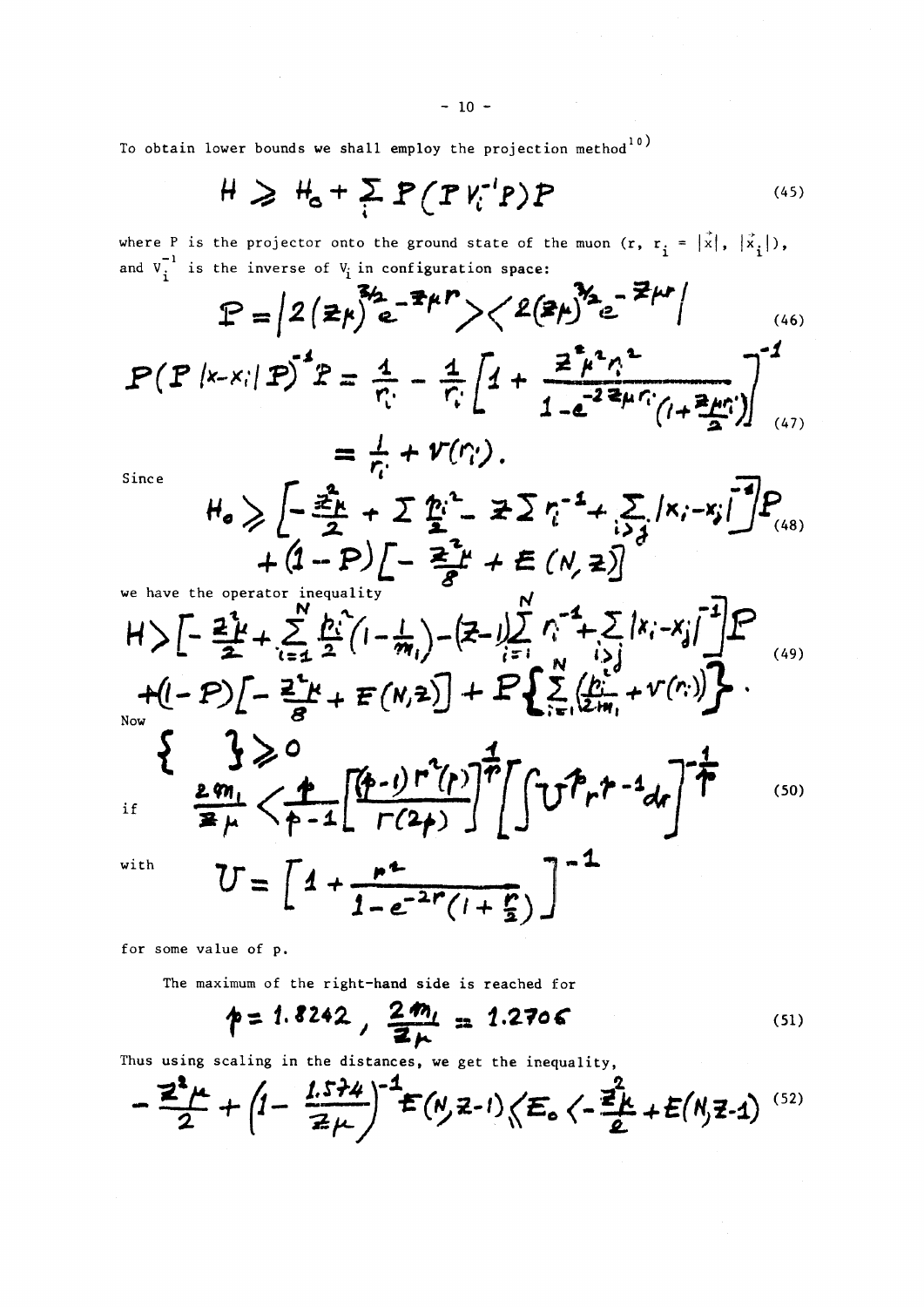which holds as long as the left-hand side is smaller or equal to

$$
-\frac{\sum_{\beta}^{T}L}{\beta}+E(N,\pm)
$$
 provided  $\frac{\sum_{\mu}}{m_{\mu}} > 1.574$ .

However, from scaling we easily get

$$
E(N, Z) > \left(\frac{Z}{Z-1}\right)^2 E(N, Z-1) \quad . \tag{53}
$$

Hence the inequality holds if 
$$
\left| \frac{1}{\sum_{i=1}^{n} (N_i - 1)} \right| \left[ \left( \frac{2}{2} \right)^2 - \left( 1 - \frac{1.574}{2 \mu} \right)^{-1} \right] < \frac{3}{8} \mathbb{Z}^2 \mu
$$

Even the crudest upper bound on  $|E(N,Z-1)|$  shows that for  $\mu \ge 1$  this inequality is always satisfied.

Thus we see that the uncertainty in the electron energy is always less than 1%, and with increasing Z soon becomes smaller than the relativistic corrections.

Another by-product is that we prove at the same time that a system composed of a proton, an electron, and a particle of negative charge is not bound if the mass of this particle is larger than 1.574 electron masses. Notice that if one solves the Schrödinger equation numerically for the potential v, the figure 1.574 is replaced by 1.570!

### Acknowledgements

This work was done while we were studying a broader subject in collaboration with Elliott Lieb and Jack Barnes. We acknowledge many stimulating exchanges with them. We thank B. Bonnier for help in computing and H. Epstein for discussions.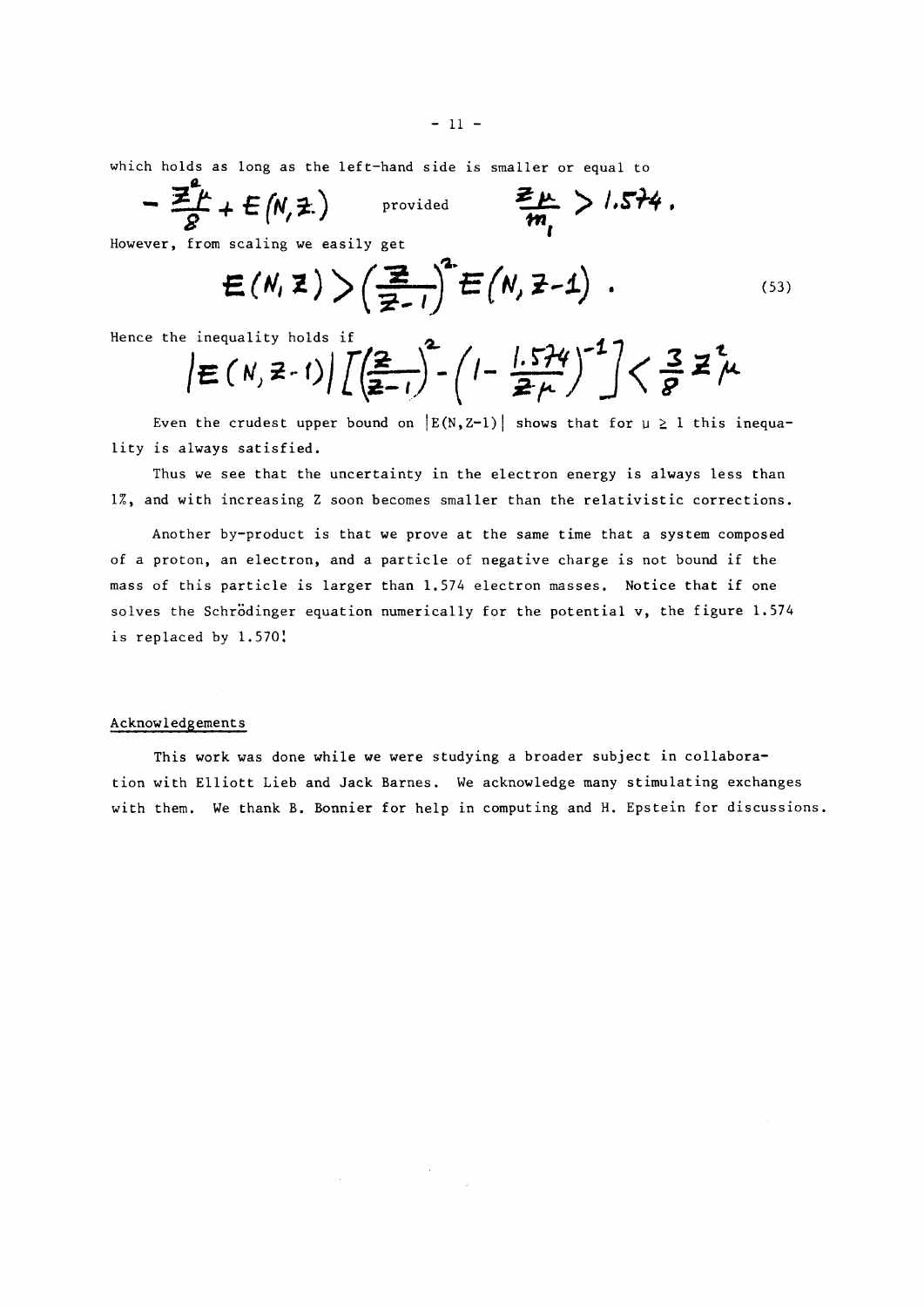| ×<br>٠ |  |
|--------|--|
|        |  |

| Potential                      |                                       | Exact         | Bargmann bound | $p = \frac{3}{2}$ | Optimal<br>p | Optimal |
|--------------------------------|---------------------------------------|---------------|----------------|-------------------|--------------|---------|
| Square well $V \theta$ $[1-r]$ |                                       | $ V = 2.467 $ | $V = 2$        | $V = 2,108$       | 1,1764       | 2,359   |
|                                | Exponential V exp $(-2r)$   V = 5.783 |               | $V = 4$        | $V = 5.669$       | 1.4473       | 5.753   |
| Yukawa                         | $V \frac{exp-r}{\sqrt{2}}$            | $V = 1.680$   | $V = 1$        | $V = 1.648$       | 1.6875       | 1,664   |
| Gaussian                       | V exp $(-r^2)$   V = 2.684            |               | $V = 2$        | $V = 2.615$       | 1,336        | 2,660   |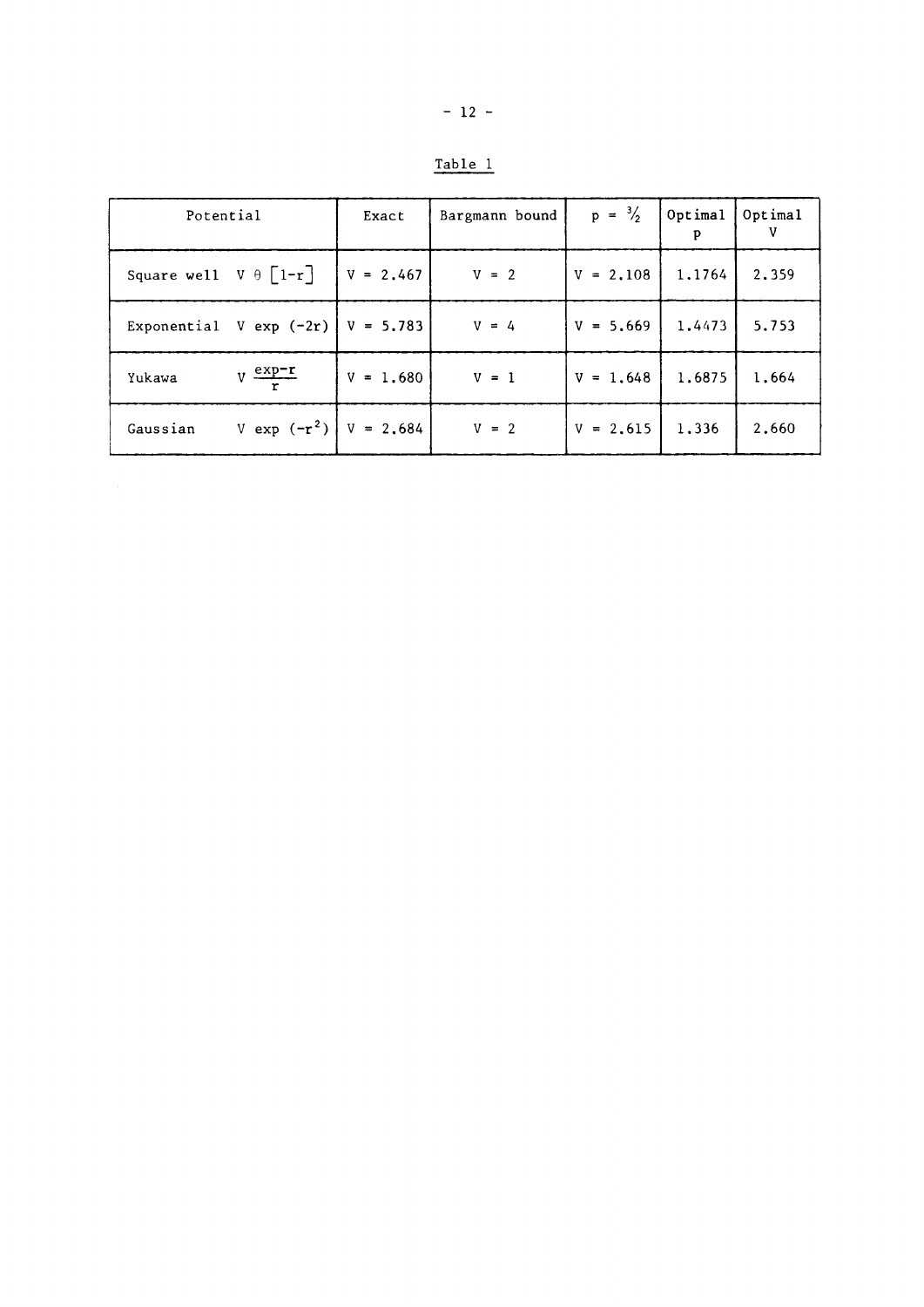$- 13 -$ 

APPENDIX A

We want to prove

$$
\int |\nabla \psi_{R}|^{2} d^{3}x \leqslant \int |\nabla \psi|^{2} d^{3}x \qquad (A.1)
$$

and in fact, more generally

$$
\int_{\mathscr{C}} |\nabla \psi_{R}|^{2} d^{2}x \leq \int_{\mathscr{C}} |\nabla \psi|^{2} d^{2}x \qquad (A.2)
$$

we define

$$
I(M) = \int_{\psi > M_1} |\nabla \psi|^2 d^3x \qquad (A.3)
$$

$$
T_R(M) = \int_{\psi_R > M} |\nabla \psi_R| d^3x
$$
 (A.4)

We repeat that, by definition  $11, 12$ ,

i)  $\psi_R$  is a decreasing function of  $r = |x|$ ;

$$
_{\rm ii)}
$$

$$
\int_{\psi > M} d^3x = \int_{\psi_R > M} d^3x = V(M)
$$
 (A.5)

(the domain of integration of the left-hand side is not necessarily connected).

We call  $\texttt{d}\sigma_{\texttt{M}}^{\texttt{}}$  the (scalar) surface element of the surface  $\psi$  = M and  $\texttt{d}\sigma_{\texttt{M}\texttt{R}}^{\texttt{}}$  the surface element of the surface  $\psi_{\bf p}$  = M. Notice that  $\nabla\psi$  is normal to the surface  $\psi$  = M and R normal to the surface  $\psi_R = M$ . Then differentiating (A.5) we get

$$
\left|\frac{dV}{dM}\right| = \int \frac{d\sigma_M}{|\nabla \psi|} = \int \frac{d\sigma_{MR}}{|\nabla \psi_R|}
$$
 (A.6)

and differentiating (A.3) and (A.4)

$$
\left|\frac{dI}{dm}\right| = \int |\nabla \psi| d\sigma_{m}
$$
 (A.7)

$$
\frac{dI_{\mathcal{R}}}{dm} = \int |\nabla \psi_{\mathcal{R}}| d\sigma_{MR}
$$
\n(A.8)

multiplying (A.7) and (A.8), we get

$$
\left|\frac{d\gamma}{d\pi}\right|\left|\frac{d\Gamma}{d\pi}\right|=\int\limits_{1}^{\infty}\frac{d\sigma_{\pi}}{|\nabla\psi|}\int\limits_{1}^{1}|\nabla\psi|\,d\sigma_{\pi}\gg\int\limits_{1}^{1}d\sigma_{\pi}\right|^{2} \qquad\qquad\text{(A.9)}
$$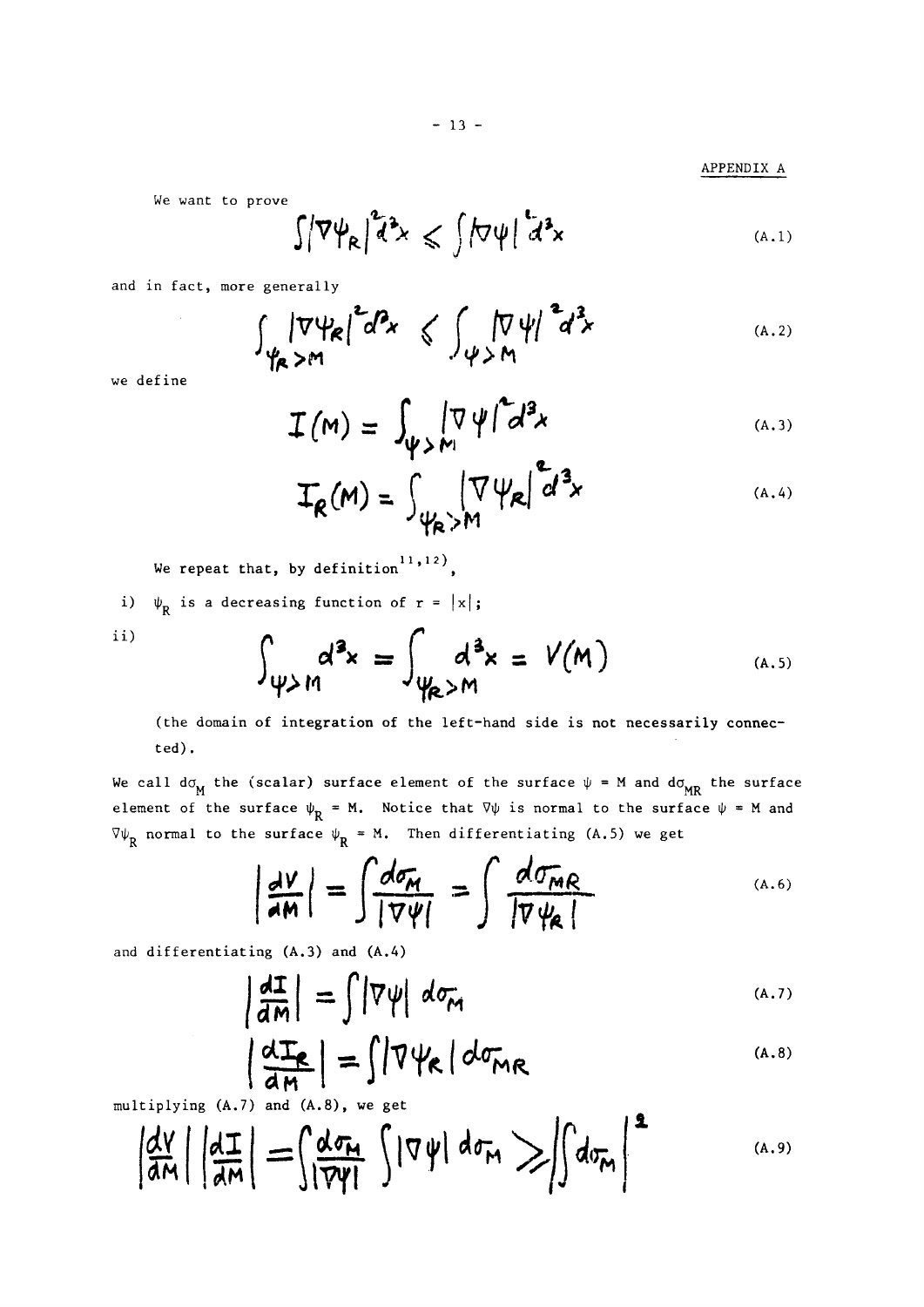by Schwarz's inequality, while

$$
\left|\frac{dV}{dm}\right|\left|\frac{dT_{R}}{dM}\right|=\int\frac{d\sigma_{MR}}{|\nabla\psi_{R}|}\int|\nabla\psi_{R}|d\sigma_{MR}=\left|\int d\sigma_{MR}\right|^{2} \quad \text{(A.10)}
$$

Here the equality sign comes from the fact that  $|\forall \psi_R|$  is constant, by construction, along the surface  $\psi_{\rm R}$  = const. Now the surfaces  $\psi$  = M and  $\psi_{\rm R}$  = M contain by (A.5) the same volume. By standard isoperimetric inequalities we know that the minimal surface for a given volume is a sphere. Hence

$$
\int d\sigma_{\mathcal{H}} \geqslant \int d\sigma_{\mathcal{M}R}
$$
 (A.11)

and

$$
\left|\frac{dV}{dM}\right|\left|\frac{dI}{dM}\right| \geq \left|\frac{dV}{dM}\right|\left|\frac{dI_R}{dM}\right|
$$
 (A.12)

and

$$
\left|\frac{dI}{dm}\right| \geq \left|\frac{dI_{R}}{dm}\right|
$$
 (A.13)

Then (A.1) follows by integration of (A.13) from  $M = 0$  to  $M = \text{maximum of } \psi$ .

There are several subtleties that we have ignored in this proof. For instance we have assumed that there are no three-dimensional regions where  $\psi$  is constant. We have assumed that the regions  $\psi$  = const are two-dimensional surfaces made of a finite number of pieces, sufficiently smooth, etc. We leave it to specialists to make this proof completely clean. Notice also that the proof works in any number of dimensions.

An alternative proof, avoiding the use of isoperimetric inequalities and using the Green's function of the diffusion equation, has been proposed by Elliott Lieb $^{13)}$ .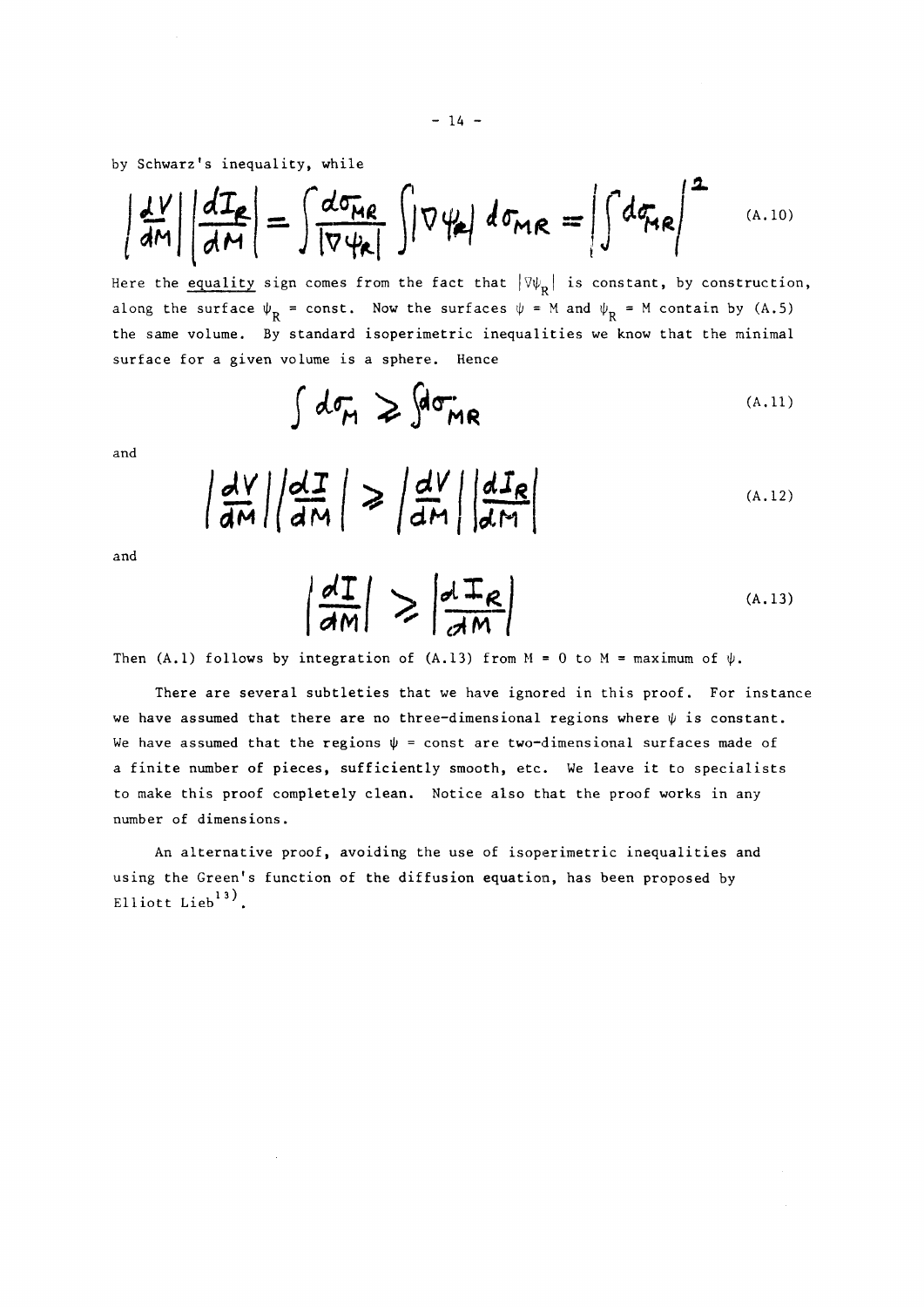### APPENDIX Β

This Appendix is devoted to the proof of Theorem 2. What we have to show is that the formal calculations leading to the functions (28) and the numbers  $v<sub>k</sub>$  (29) indeed furnish the true "ground state" resp. the true minimum of the functional  $G_{\nu}(\phi)$  (23).

To start with, let us remark that the functional (23)  $G(\phi) = I/J^{1/q}$  (we work with a fixed  $2 < 2q = k < \infty$  so we omit from now on any indices referring to this number) is a priori meaningful on a space of functions  $\phi$  on which the integrals I and J converge. The largest such space is the Banach space (B of functions with finite norm

$$
N^{\bullet}(\phi) = I(\phi) + J^{\prime\prime}( \phi).
$$
 (B.1)

 $\mathcal{B}$  can be regarded as the completion of the space  $\mathcal{D} = \{C^\infty$  functions with compact support} with respect to the norm N,

The trouble with the functional G is that it is translationally invariant, so that if a ground state exists it is necessarily infinitely degenerate: if **φ**  minimizes G then so do all the functions  $\phi_{\lambda, a}(x) = \lambda \phi(x-a)$   $\phi$  cannot be translationally invariant since for  $\phi = \text{const } N(\phi) = \infty$ ; this is therefore a case of "broken symmetry"]. The idea of the proof is the following: we shall break this invariance by first considering the case of a compact interval, say  $K = [-R, +R]$ ,  $\frac{1}{2}$   $\leq$   $\frac{p}{2}$   $\leq$   $\frac{p}{2}$ ,  $\frac{p}{2}$  for the conseconding functional,  $\frac{p}{2}$ ,  $\frac{p}{2}$ ,  $\frac{p}{2}$ ,  $\frac{p}{2}$ ,  $\frac{p}{2}$ ,  $\frac{p}{2}$ ,  $\frac{p}{2}$ ,  $\frac{p}{2}$ ,  $\frac{p}{2}$ ,  $\frac{p}{2}$ ,  $\frac{p}{2}$ ,  $\frac{p}{2}$ ,  $\frac$ **0** < R < ». For the corresponding functional G **(φ)** we shall then easily prove the

a) There exists a function  $\phi \in \mathcal{K}_k$  which minimizes the functional, where  $\mathcal{K}_k$ e<sup>f</sup>  $\sum_{i=1}^{\infty}$   $\sum_{i=1}^{\infty}$ pletion of  $\mathfrak{N}(K)$  with respect to the norm

$$
N_{2}^{2}(\varphi) = \int_{K} (\varphi'^{2} + \frac{1}{4} \varphi^{2}) dx = ||\varphi'||_{2}^{2} + \frac{1}{4} ||\varphi||_{2}^{2}
$$
 (B.2)

b) The minimizing function is at least twice continuously differentiable on and satisfies there the differential equation (24) and the boundary condition

$$
\phi(\cdot \mathsf{R}) = \phi(\mathsf{R}) = 0 \tag{B.3}
$$

which determine  $\phi$  uniquely up to a multiplicative constant. The corresponding minimal value  $\vee(R) = G_V(\phi)$  is strictly positive.

Theorem 2 will then follow from this lemma by taking the limit  $R \rightarrow \infty$  if we  $\mathcal{L}$  that

$$
G_{\kappa}(\phi) = G(\phi)
$$
 for  $\phi \in \mathfrak{D}(\kappa)$  (B.4)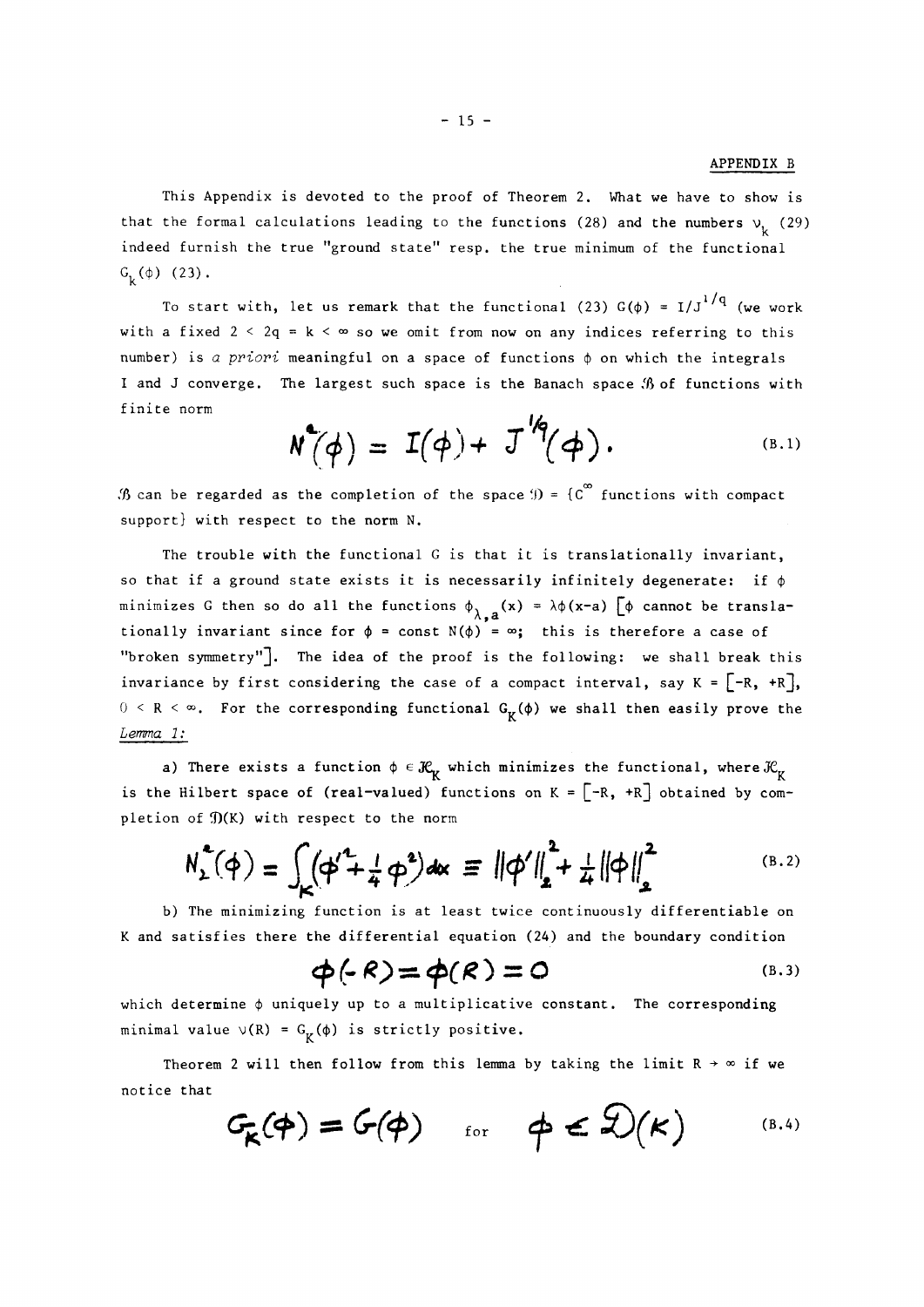Because of the density of  $\mathfrak{N}(K)$  in  $\mathfrak{K}_K$  and of  $\mathfrak{D}(R)$  in  $\mathfrak{K}$ , it follows from  $\mathfrak{N}(K_1) \subset$  $c \in \mathcal{D}(K_2)$  c  $\mathcal{D}(R)$  when  $K_1 \subseteq K_2$  that the function

is a decr

$$
\nu(R) = \inf_{\substack{\sigma \neq \sigma \\ \text{easing function of R and that}}} F_K(\phi) = \inf_{\phi \in \mathcal{R}(k)} F_K(\phi) > 0
$$
\n
$$
\lim_{R \to \infty} \nu(R) = \nu = \inf_{\phi \in \mathcal{L}(R)} F_K(\phi) = \inf_{\phi \in \mathcal{L}(R)} F_F(\phi) \quad (8.5)
$$

A direct computation of this limit will turn out to coincide with the value ν given in the text, where we have shown that this value is attained by the function (28). It is then easy to see that up to translations and multiplication by a constant, this solution is unique.

*Proof of Lemma 1:* Let us first remark that the space  $\mathcal{K}_{\kappa}$  consists of continuous functions on K vanishing at both ends of K, for which the norm  $N_2$  is finite. This automatically ensures the existence of the integral  $J(\phi)$ , so that  $G_{\gamma}$  is meaningful for all  $0 \neq \phi \in \mathcal{K}_k$ . Indeed for any  $\phi \in \mathcal{I}(K)$  the Schwarz inequality meaning ful for all 0  $\mu$ . In details in any  $\mu$  is any  $\mu$  in the Schwarz inequality in the Schwarz inequality in the Schwarz inequality in the Schwarz inequality in the Schwarz inequality in the Schwarz inequality in

$$
|\varphi(\mathbf{x}) - \varphi(\mathbf{x}_2)| = \Big| \int_{\mathbf{x}_1}^{\mathbf{x}_2} \varphi \, d\mathbf{x} \Big| \leqslant |\mathbf{x}_1 - \mathbf{x}_1|^{1/2} N_2(\varphi)
$$
 (B.6)

where  $x_1$ ,  $x_2$  are any two points in K. Also by setting  $x_1 = x$  and  $x_2 = \pm R$  we get from here in view of  $\phi$ ( $\pm$ R) = 0

$$
|\phi(\kappa)| \leqslant \min |\kappa \pm \kappa|^{\frac{1}{2}} N_2(\phi) \equiv \gamma(\kappa) N_2(\phi)^{(\beta.7)}
$$

If we take now a Cauchy sequence  $\phi_n \in \mathcal{I}(K)$  which converges to an arbitrary element  $\phi \in \mathcal{K}_K$  in the norm N<sub>2</sub>, it follows that (B.6) and (B.7) are valid also for any **.**  element of  $\alpha_{K^*}$ .

By the very definition of  $\vee$ (R) there exists a sequence of  $0 \neq \phi_n \in \mathcal{D}(K)$  such that  $G_K(\phi_n) \to \nu(R)$  for  $n \to \infty$ . Since  $G_K$  is scale-invariant we may normalize the  $\phi_n$  so that

$$
J(\boldsymbol{\phi}_n)=1 \quad \text{and hence} \quad J(\boldsymbol{\phi}_n)=N_2^2(\boldsymbol{\phi}_n)\equiv V_n \searrow V(R)^{(B.8)}
$$

The inequalities (B.7) and (B.8) tell us that the family of functions  ${\phi_n}_{1}^{\infty}$  is equicontinuous and uniformly bounded. The Arzela-Ascoli theorem tells us that this family is compact in the sup-norm, so that we may assume that the sequence  $\phi_n$  converges uniformly on K to the  $\frac{1}{2}$ -Hölder continuous function  $\phi(x)$  bounded by  $\frac{d}{dx}(x)v_R$ . Because of uniform convergence, we have

$$
4 = \lim_{n \to \infty} J(\phi_n) = J(\phi),
$$
\n(B.9)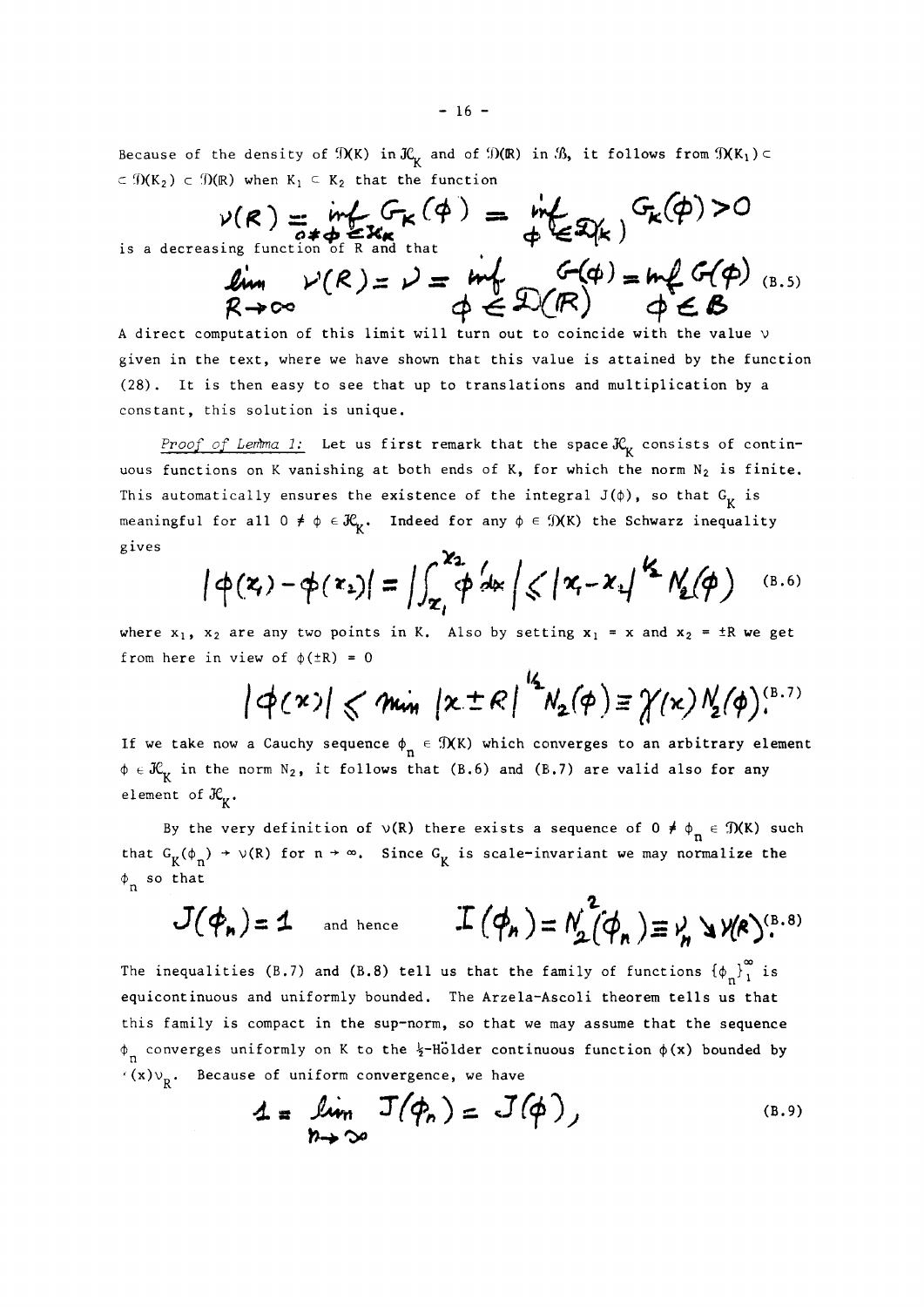$- 17 -$ 

so that  $\phi \neq 0$ . We have to show that  $\phi \in \mathcal{K}^{\bullet}_{\mathbf{t}}$  and  $\mathtt{G}^{\bullet}_{\mathbf{t}'}(\phi)$  =  $\triangledown(\mathtt{R})$ .

Because of uniform convergence we see that the sequence  $\sigma_{\bf k} = \frac{1}{4} \|\phi_{\bf k}\|_2^2$  converges to a strictly positive limit:

$$
\lim_{n \to \infty} \sigma_n = \frac{1}{4} \int_{K} \Phi^2 dx = \sigma > 0
$$
\n(B.10)

This implies also the convergence of the sequence

$$
\rho_n = \int_K \phi_n^{\alpha^2} dx = \gamma_n - \sigma_n \longrightarrow \rho \geq 0
$$
 (B.11)

If we denote by  $(u, v)$  the scalar product  $\int_{V} uv \, dx$ , then for any  $v \in \mathcal{D}(K)$  the 1 imit

$$
\lim_{n\to\infty} (\varphi'_n, v) = -\lim_{n\to\infty} (\varphi_{n, v}) = -(\varphi_{n, v}) = \langle \varphi'_{n, v} \rangle
$$
 (B.12)

exists again because of uniform convergence. Hence the derivative  $\phi'$  of  $\phi$  exists in the sense of distributions as indicated by the last expression in (B.12). On the other hand,

$$
|(\phi'_n,v)| \leq \|\phi'_n\|_2 (v,v)^{14} = \rho_n^{1/2} (v,v)^{1/2}.
$$

By taking the limit  $n \to \infty$  we find that the linear functional (B.12) is bounded by

$$
|\langle \phi / v \rangle| \leq \rho'^{2} (\omega, v)^{1/2}
$$
 for all  $v \in \mathcal{D}(k)$ , (B.13)

Because  $\mathfrak D$  is dense in  $L_2(K)$  with scalar product (u, v), the linear functional **(φ**',ν) can be uniquely extended to the whole of L<sup>2</sup> . By the Fischer-Riesz theorem there exists a  $w \in L_2$  such that  $(\phi', v) = (w, v)$ . Hence  $\phi' = w \in L_2(K)$  and thus  $\phi \in \mathcal{H}_K$ . By putting  $v = \phi'$  in (B.13) we further obtain  $(\phi', \phi') < \rho$ . Combining all these results we get the inequality

$$
G_{\kappa}(\phi) \leq \rho + \sigma = \nu(\kappa)
$$

But since  $\vee$ (R) was supposed to be the infimum of  $G_K$  on  $\mathcal{H}_K$ , the equality sign must hold:

$$
G_{k}(\phi) = \nu(R) > 0
$$
 (B.14)

It remains only to show that the  $\phi$  we have obtained is twice continuously differentiable and satisfies the differential equation (24):

$$
\phi'' = \frac{1}{4} \phi - \frac{x}{4} \phi^{k-1} \varepsilon(\phi) \equiv L(\phi), \kappa = I/\frac{1}{2} \phi^{(B.15)}
$$

As is usual in the variational calculus, it follows immediately from the observation that the function  $\lambda + G_{\mathbf{g}}(\phi + \lambda \mathbf{v})$  takes its absolute minimum at  $\lambda = 0$  for all  $v \in \mathcal{D}(K)$ . Here  $\phi''$  has to be understood in the sense of distributions, but since the right-hand side L(φ) has been proved to be continuous, the second derivative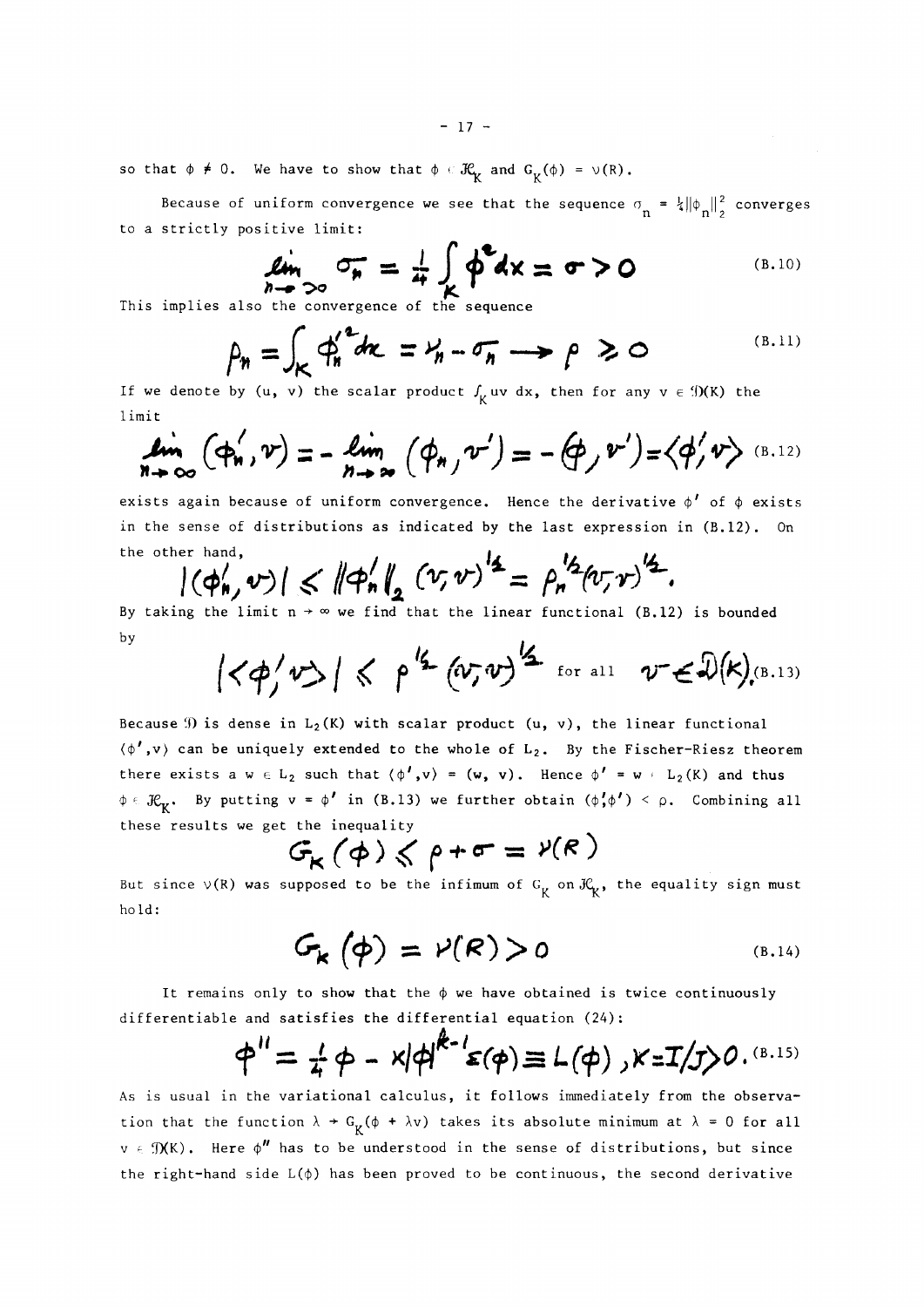exists also in the ordinary sense (after having maybe changed the  $\tt L_2$ -function  $\phi'$ on a set of Lebesgue measure zero). Finally, the initial condition (B.3) holds for any element of  $\mathcal{K}_{\kappa}$  since  $\chi$ ( $\pm$ R) = 0 in the inequality (B.7). This completes the proof of our lemma.

We now have to compute the number  $\nu(R)$ . The first integral of Eq. (B.15) is given by  $\mathbf{r}$ 

$$
\phi'^2 = \frac{1}{4} \phi^2 - \frac{2 \kappa}{\mathcal{A}} |\phi| + C \equiv P(\phi)
$$
 (B.16)

The initial condition (B.3) implies that  $c = \phi^{\prime\,2}(+R) = \phi^{\prime\,2}(-R)$ , which is a strictly positive number, since  $\phi(R) = \phi'(R) = 0$  would imply  $\phi \equiv 0$ . The solutions of (B.16) are obtained as the inverse functions of the multivalued integral

$$
\mathcal{Z} = \pm \int \frac{d\phi}{\sqrt{P(\phi)}}
$$
\nThe strict positivity of the constants  $\kappa$ , C and  $k > 2$  implies, as is easily seen,

that the function  $p(t) = \frac{1}{4}t - (2\kappa/k)t^k + C$  has exactly one simple zero  $t_0 > 0$  for t  $\ge$  0. Hence P( $\phi$ )  $>$  0 for  $-\phi$ <sub>0</sub> <  $\phi$  <  $\phi$ <sub>0</sub>,  $\phi$ <sub>0</sub> = t<sub>0</sub><sup>2</sup>, it has a simple zero at  $\phi$  =  $\pm\phi$ <sub>0</sub> and is negative elsewhere. As it is well known from the theory of the pendulum, this implies that the inverse functions of (B.17) (which differ from each other only by a translation) are periodic functions defined on the whole real line that oscillates between the extremal values  $\pm\phi_0$ ; their simple zeros are half a period apart and they monotonically increase resp. decrease between two consecutive extremal values. The property  $P(-\phi) = P(+\phi)$  furthermore implies that they are symmetric with respect to their extremal points and antisymmetric with respect to their zeros.

It is convenient to normalize  $\phi_0$  = 1 by a change of scale  $\phi \rightarrow \lambda \phi$ . With this normalization

$$
C = \frac{2\kappa}{\kappa} - \frac{1}{4} > 0 \quad \text{which implies} \quad \kappa > \frac{\kappa}{8} \quad (B.18)
$$

The quarter-period of the solutions of (B.16) is given by

$$
T(x) = \int_{\alpha}^{x} \frac{dt}{\sqrt{P(t,x)}} \qquad (B.19)
$$

 $\phi(\pm R) = 0$  imposes the condition

$$
T(\kappa) = R/n, \quad n = 1, 2, 3 \dots
$$
 (B.20)

which can always be solved for  $\kappa$ :

$$
K_{h} = T^{-1}(R/n)
$$
 (B.21)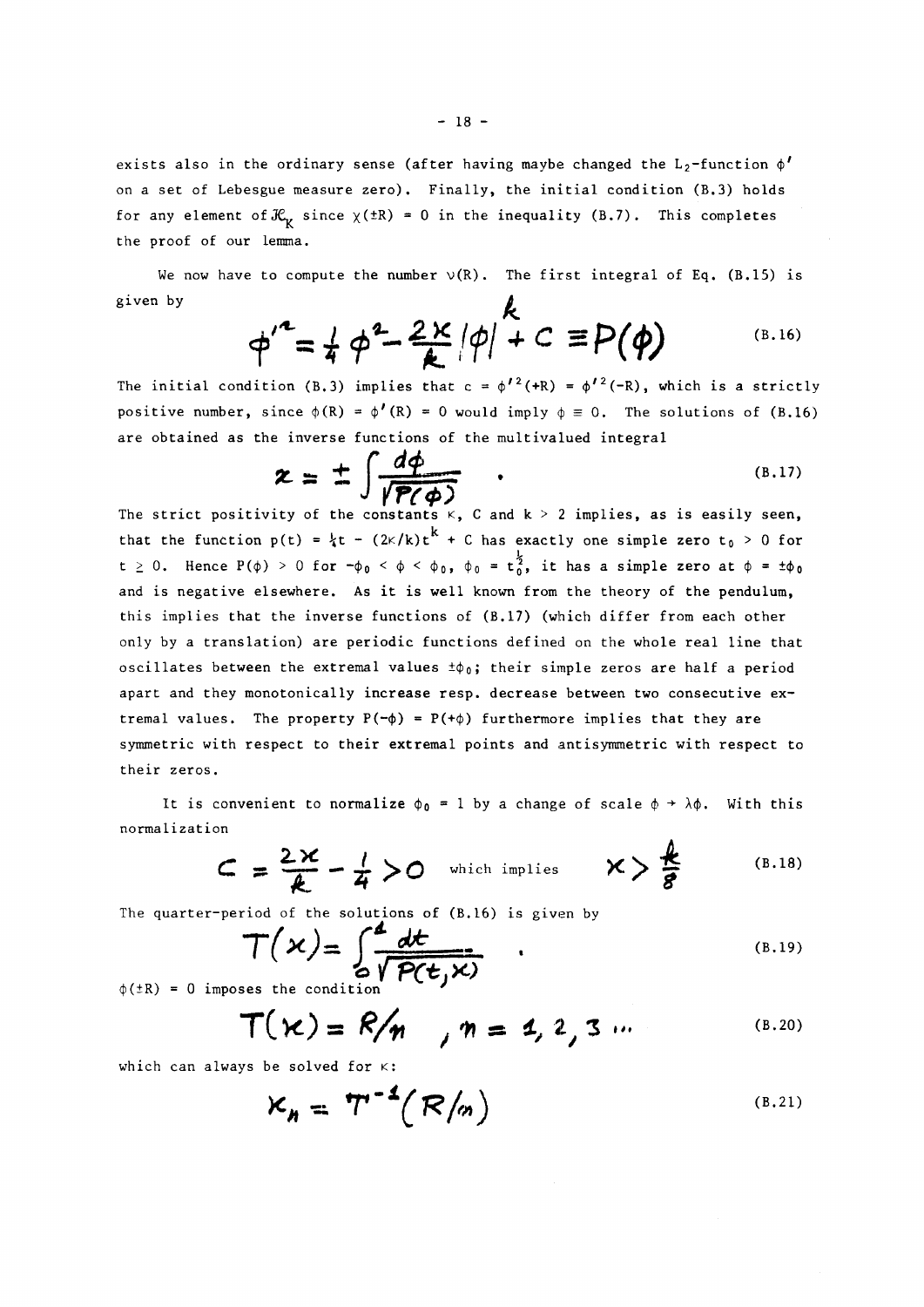T is namely a strictly decreasing real-analytic function of  $\kappa$  for  $\kappa > k/8$ , and moreover

$$
\lim_{x \to \infty} T(x) = 0
$$
\n
$$
\lim_{x \to \infty} T(x) = \infty
$$
\n(B.22)

[The last statement comes from the logarithmic divergence of the integral (B.19) at t = 0 for  $\kappa$  = k/8.] Hence T exists on (0,  $\infty$ ), is real-analytic and strictly decreasing, and satisfies:

$$
\lim_{R\to 0} T^{-1}(R) = \infty
$$
\n
$$
\lim_{R\to \infty} T^{-1}(R) = 4/g
$$
\n(B.23)

This discussion shows that the functional  $G_K$  has a denumerable infinity of "stationary states"  $\phi_n$  (n = 1, 2, 3, ...,), the n<sup>th</sup> of which has exactly n - 1 distinct zeros in the interior of K. It is expected that  $\phi = \phi_1$  is the sought-for ground state. To show this, we compute  $G_K(\phi_n)$ . By multiplying the differential  $\frac{1}{2}$ . equation (B.15) for  $\varphi_n$  by  $\varphi_n$  and integrating, we obtain, because of  $\varphi_n^{(\pm K)}$  = 0. ence and the set of the set of the set of the set of the set of the set of the set of the set of the set of the  $I(\phi_n) = \kappa_n J(\phi_n)$ , and hence

$$
F_K(\phi_n) = \frac{T}{J} J^{\frac{1}{2}} K_n \left[ \int_{0}^{+R} |\phi_n| dx \right]^{\frac{1}{2}} \left[ n \ln(K_n) \right]^{\frac{1}{2}} L(K) = \chi^2 \left( \frac{1}{2} \frac{1}{L} \frac{d}{dx} \right)^{(B.24)}
$$

In the last step we have used the fact that **(-R, +R)** contains exactly 2n quarter- **-J**periods of  $\gamma_n$ , and we made the change of variables dx  $\rightarrow$  (t) dt on the quarterperiod. Here  $p^{-1} = 1 - 2k^{-1}$ . It turns out that  $L(k)$  is a strictly monotonically increasing function of  $\kappa$  for  $(k/8) < \kappa < \infty$  and since  $\kappa_n$  increases with n according to  $(B, 21)$ , the ground state indeed corresponds to the value  $n = 1$ . We now define, for  $n \geq 2$ ,  $\Psi_n = \phi_n$  on the last half period  $[R - (2/n)R, R]$ ,  $\Psi_n = 0$  elsewhere. Evidently  $\Psi_n \in \mathcal{X}_K$  and  $G_K(\Psi_n) = L^{1/p}(\kappa_n) < G_K(\phi_n)$ , so that  $\phi_n$  cannot be the ground state of  $G_K$ . Neither can  $\psi_n$ , since its derivative has a discontinuity at x =  $= R(1 - 2/n)$ , which contradicts Lemma 1. Hence  $\phi_1$  is the minimizing function determined uniquely up to a multiplicative constant and

$$
V(R) = L^{Vp}(x) \quad \text{where} \quad X = T^{-1}(R) \quad . \quad (B.25)
$$

From (B.23) it follows that lim  $R \rightarrow 0$  corresponds to lim  $\kappa = k/8$ , and we readily see that formula (24) of Section 2 is obtained in this limit. This proves formula (20) of Theorem 2. That the functions (28) saturate this lower bound we have shown in the text. Their uniqueness comes from the following argument. As in the proof of Lemma 1, it follows from inequality (B.6) (which holds also for all  $\phi \in \mathcal{B}$  on which the functional G is defined) that any function  $\phi$  minimizing G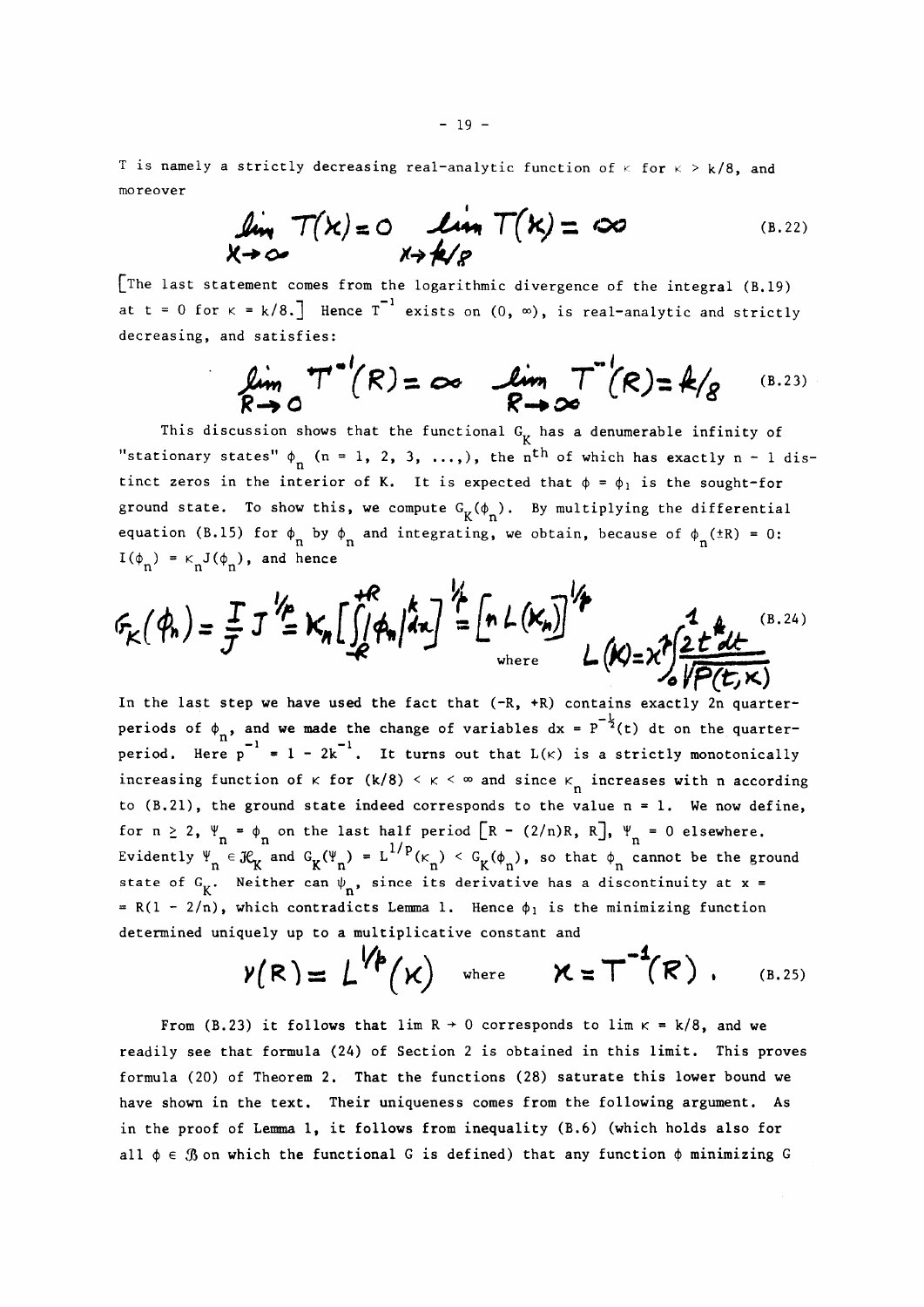also satisfies the differential equation (B.15). Its first integral is given by (B.16) with C = 0, because there must exist a sequence of points  $x_{n} \rightarrow \infty$  such that lim  $\phi(x_n) = \lim_{n \to \infty} \phi'(x_n) = 0$  [otherwise the integral I( $\phi$ ) would diverge]. But all solutions of the last equation are given by (28), as shown in the text. This completes the proof of Theorem 2.

*Note:* It is interesting to remark that the functional  $G_H$  of a half-infinite interval, say  $H = (-\infty, 0)$ , has the same infimum  $\vee$  as the functional G of the whole real line. On the one hand we have namely inf  $G_H \ge \vee$ , on the other hand one easily sees that  $\lim_{n \to \infty} G_H(\phi_n) = \nu$  for the sequence of functions  $\phi_n(x) = \alpha(x) \phi_q(x + n)$ , where  $\phi_q$  is a minimizing function (28) of the functional G and  $\alpha$  is any positive  $\infty$   $\div$  functi c -function such that  $\alpha(x) = 0$  for  $x \in \alpha$ ,  $0 \in \alpha \leq x$  for  $x \in \alpha$ ,  $0$  and  $\alpha$  -1 for  $x < 1$ . The infimum is, however, not attained. For suppose some  $\phi \in \mathcal{B}_{tr}$  does minimize G<sub>H</sub>, then it must be a solution of (B.16) with C = 0. Since no solution  $\mathbf{H}^{\top}$ of this equation vanishes at  $x = 0$ ,  $\phi \notin \mathcal{B}_u$ . This proves the remark made at the *Η*  end of Section 2.